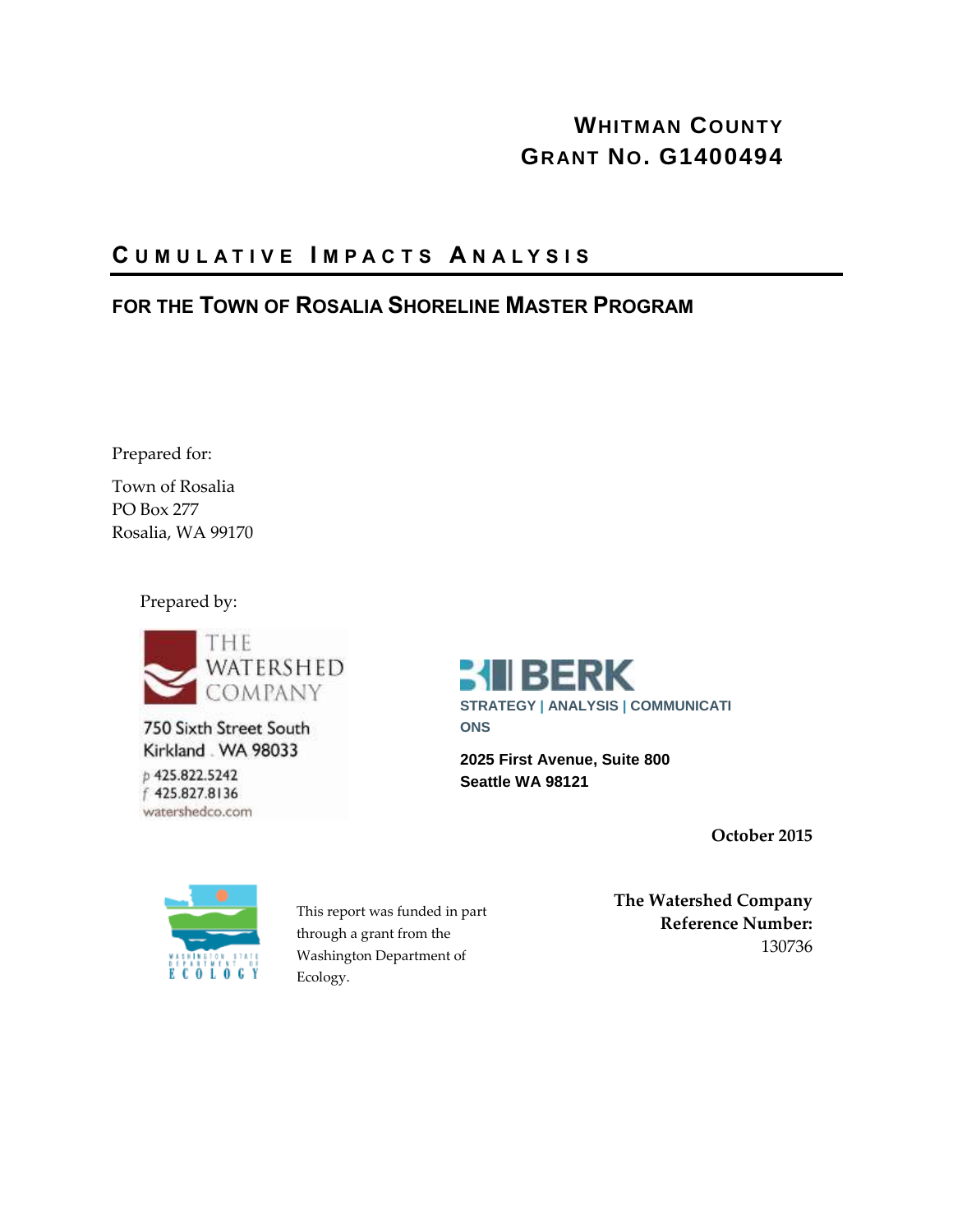Cite this document as:

The Watershed Company and BERK. October 2015. Cumulative Impacts Analysis for the Town of Rosalia's Shoreline Master Program. Prepared for the Town of Rosalia, WA.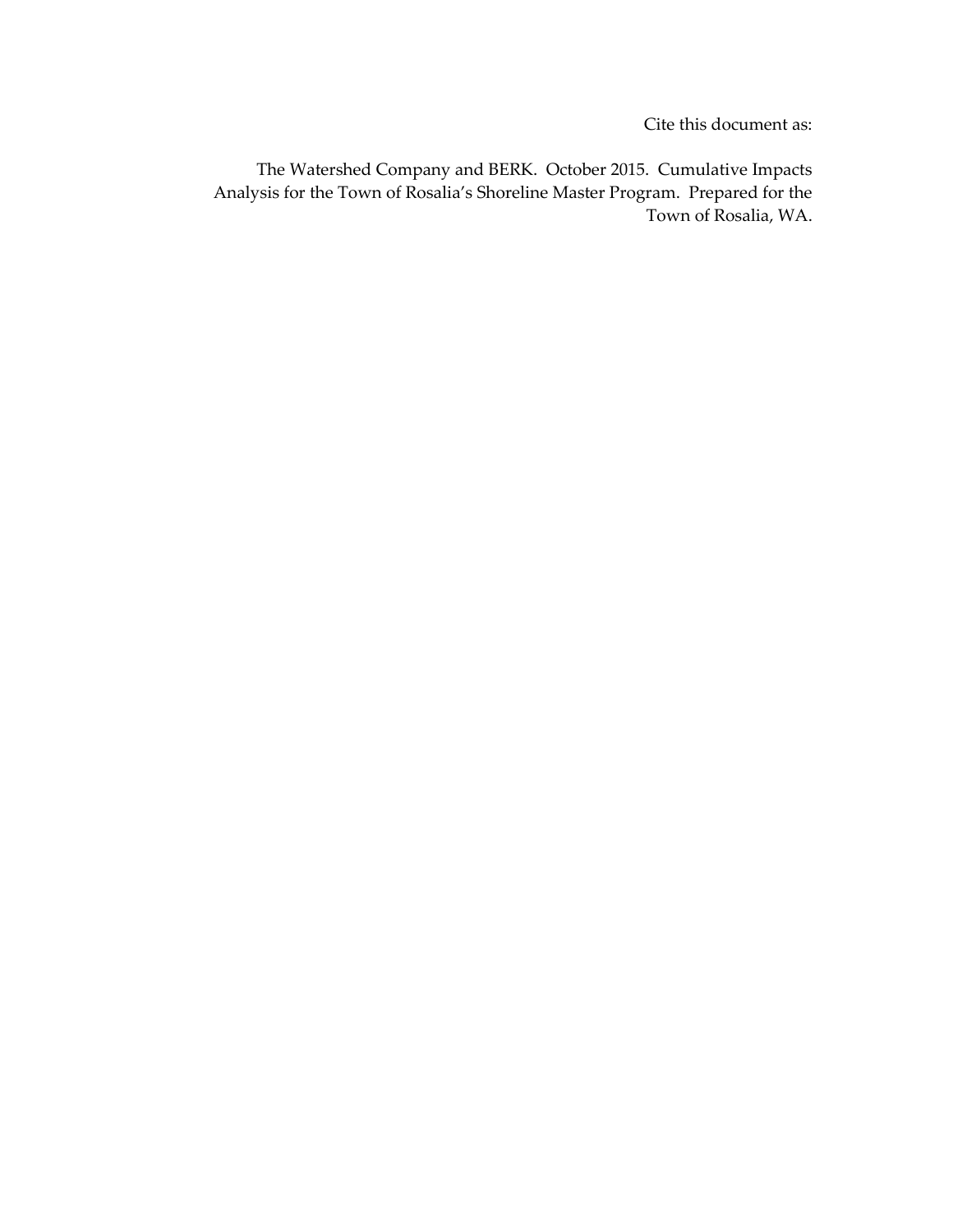# **T A B L E O F C O N T E N T S**

| $\mathbf 1$  |                                                                     |
|--------------|---------------------------------------------------------------------|
| 1.1          |                                                                     |
| 1.2          |                                                                     |
| $\mathbf{2}$ |                                                                     |
| 2.1          |                                                                     |
| 2.2          |                                                                     |
| $\mathbf{3}$ |                                                                     |
| 3.1          |                                                                     |
| 3.2          |                                                                     |
| 3.3          |                                                                     |
| 3.4          |                                                                     |
| 4            |                                                                     |
| 4.1          |                                                                     |
| 4.2          |                                                                     |
| 4.3          |                                                                     |
| 4.4          | Effects of SMP Standards on Commonly Occurring Foreseeable Uses. 16 |
| 5            |                                                                     |
| 6            |                                                                     |
|              |                                                                     |

## **LIST OF FIGURES**

Page #

| Figure 1-1. | Framework for achieving no net loss of shoreline ecological functions |  |  |
|-------------|-----------------------------------------------------------------------|--|--|
|             |                                                                       |  |  |
| Figure 1-2. |                                                                       |  |  |
| Figure 4-1. | Distribution of Upland Environment Designations in the Town of        |  |  |
|             |                                                                       |  |  |
|             |                                                                       |  |  |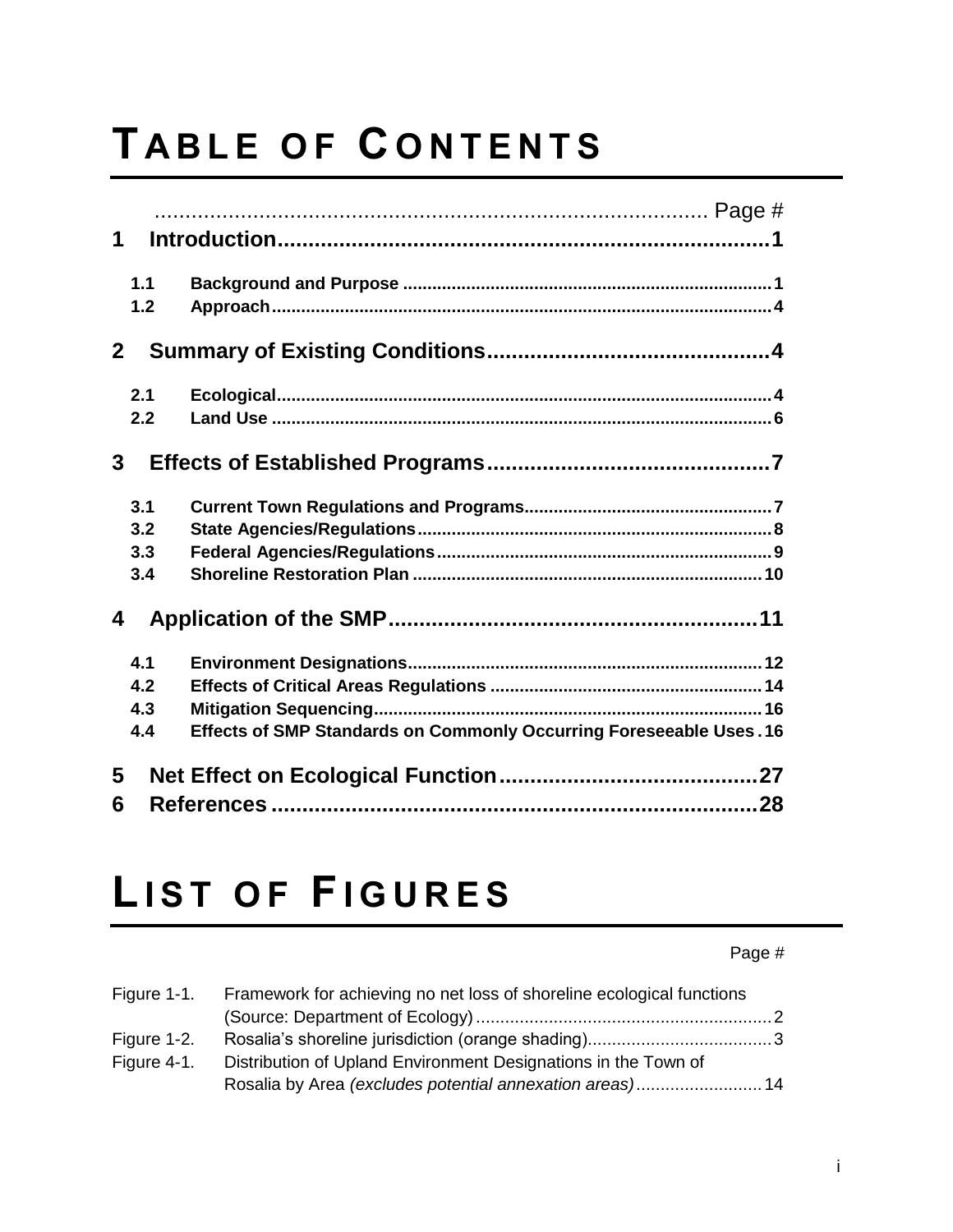## **LIST OF TABLES**

### Page #

| Table 4-1. |  |  |
|------------|--|--|
|------------|--|--|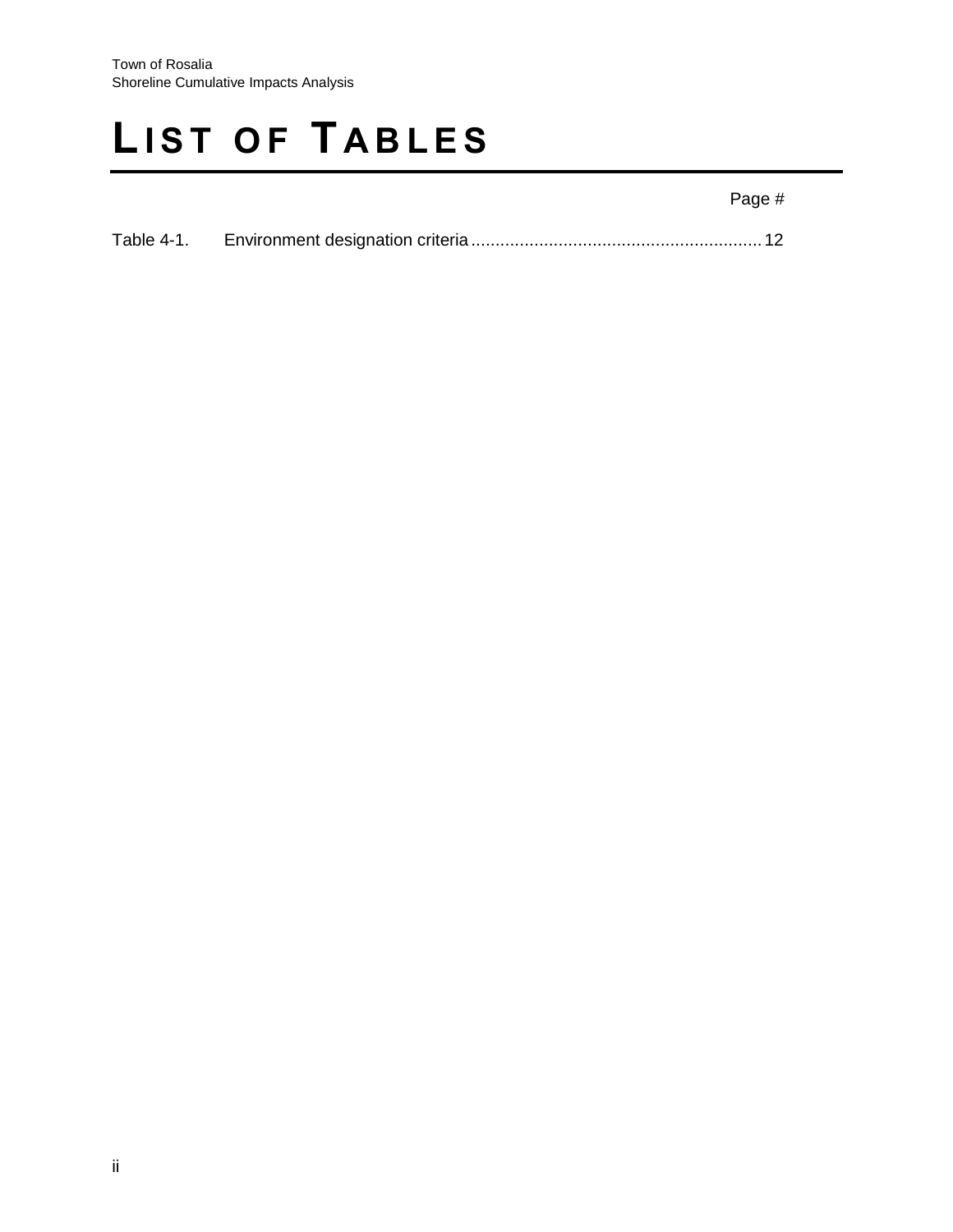## **C U M U L AT I V E I M PA C T S A N A LY S I S**

TOWN OF ROSALIA SHORELINE MASTER PROGRAM

## **1 INTRODUCTION**

### **1.1 Background and Purpose**

This Cumulative Impacts Analysis (CIA) is a required element of the Town of Rosalia (Town or Rosalia) Shoreline Master Program (SMP) update process. The State Master Program Approval/Amendment Procedures and Master Program Guidelines (SMP Guidelines; WAC 173-26-186(8)(d)) state that, "To ensure no net loss of ecological functions and protection of other shoreline functions and/or uses, master programs shall contain policies, programs, and regulations that address adverse cumulative impacts and fairly allocate the burden of addressing cumulative impacts." The CIA is intended to demonstrate that an SMP will not result in degradation of shoreline ecological functions over a 20-year planning horizon. This CIA can help the Town make adjustments where appropriate in its proposed SMP if there are potential gaps between maintaining and degrading ecological functions.

In accordance with the SMP Guidelines, this CIA addresses the following:

- i. "Current circumstances affecting the shoreline and relevant natural processes [Chapter 2 below and *Final Shoreline Analysis Report for Shorelines in Whitman County; the Cities of Colfax, Palouse, Pullman, Tekoa, and the Towns of Albion, Malden, and Rosalia* (The Watershed Company and Berk 2014)];
- ii. Reasonably foreseeable future development and use of the shoreline [Chapter 4 below and *Shoreline Analysis Report*]; and
- iii. Beneficial effects of any established regulatory programs under other local, state, and federal laws." [Chapter 3 below]

The CIA assesses the policies and regulations in the draft SMP to determine whether no net loss of ecological function will be achieved as new development occurs. The baseline against which changes in ecological function are measured is the current shoreline conditions documented in the *Shoreline Analysis Report*. For those projects or activities that result in degradation of ecological functions, the required mitigation must return the resultant ecological function back to the baseline. This is illustrated in Figure 1-1.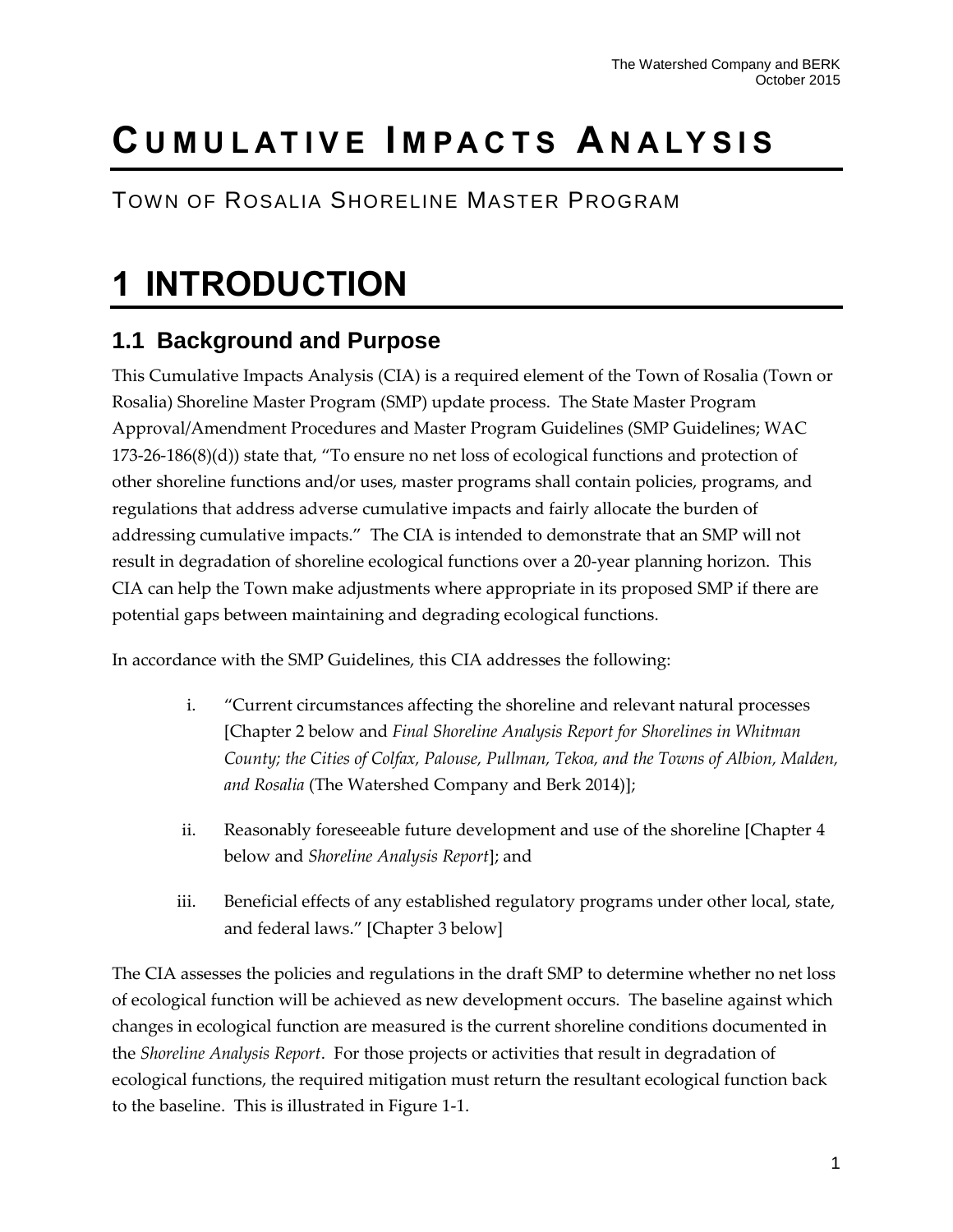

<span id="page-5-0"></span>Figure 1-1. Framework for achieving no net loss of shoreline ecological functions (Source: Department of Ecology)

Despite SMP regulations that require avoidance, minimization, and mitigation for any unavoidable losses of function, some uses and developments cannot be fully mitigated. This could occur when mitigation is out-of-kind, meaning that it offsets a loss of function through an approach that is not directly comparable to the proposed impact. A loss of functions may also occur when impacts are sufficiently minor on an individual level, such that mitigation is not required, but are cumulatively significant. Unregulated activities (such as operation and maintenance of existing legal developments) may also degrade baseline conditions. Additionally, Rosalia's SMP applies only to activities in shoreline jurisdiction (see Figure 1-2), yet activities upland of shoreline jurisdiction or upstream in the watershed may have offsite impacts on shoreline functions.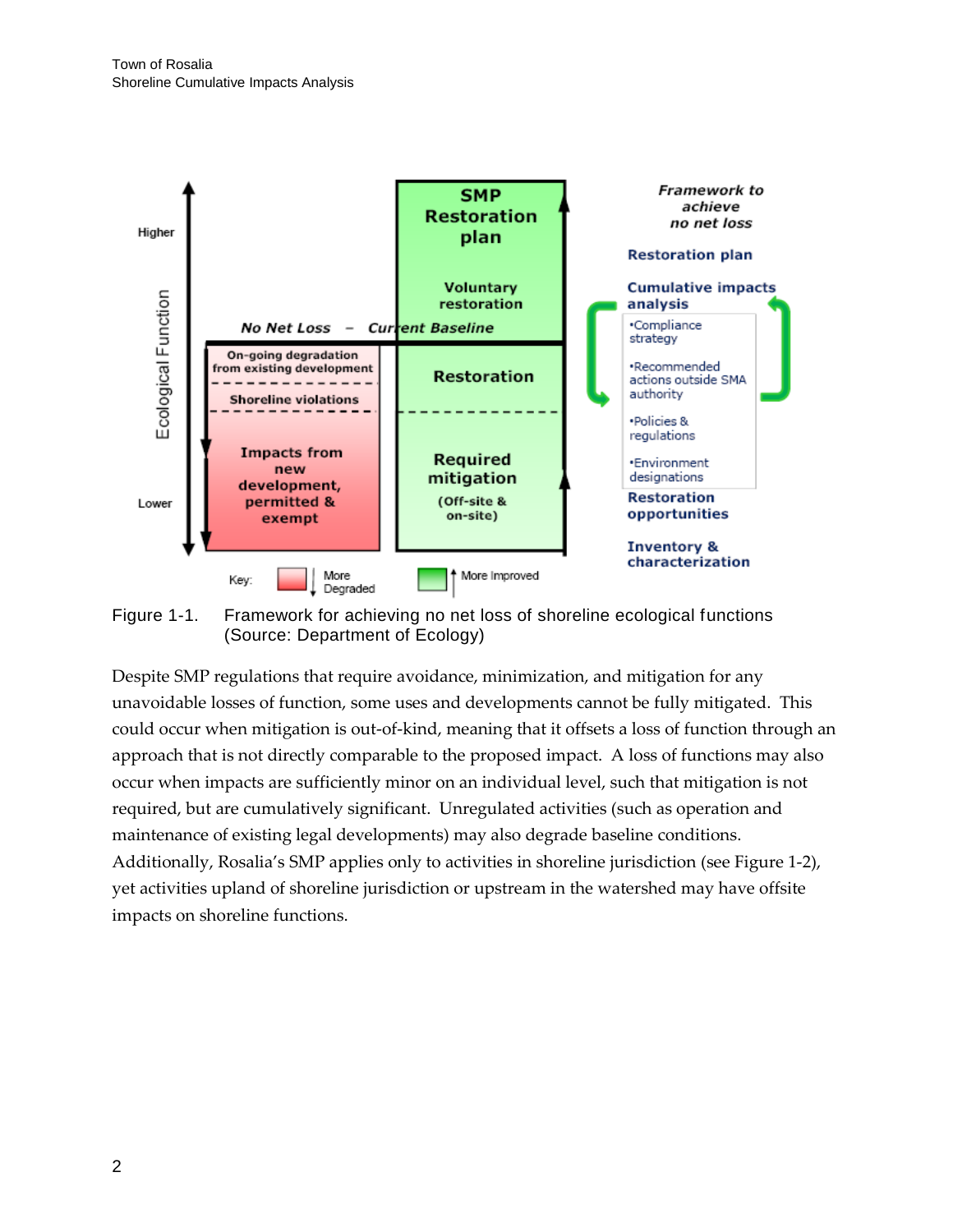

### <span id="page-6-0"></span>Figure 1-2. Rosalia's shoreline jurisdiction (orange shading).

Together, these different project impacts may result in cumulative, incremental, and unavoidable degradation of the overall baseline condition unless additional restoration of ecological function is undertaken. Accordingly, the *Shoreline Restoration Plan* (The Watershed Company 2015) is intended to be a source of ecological improvements implemented voluntarily that may help to bridge a gap between minor cumulative, incremental, and unavoidable damages and ensure no net loss of shoreline ecological functions.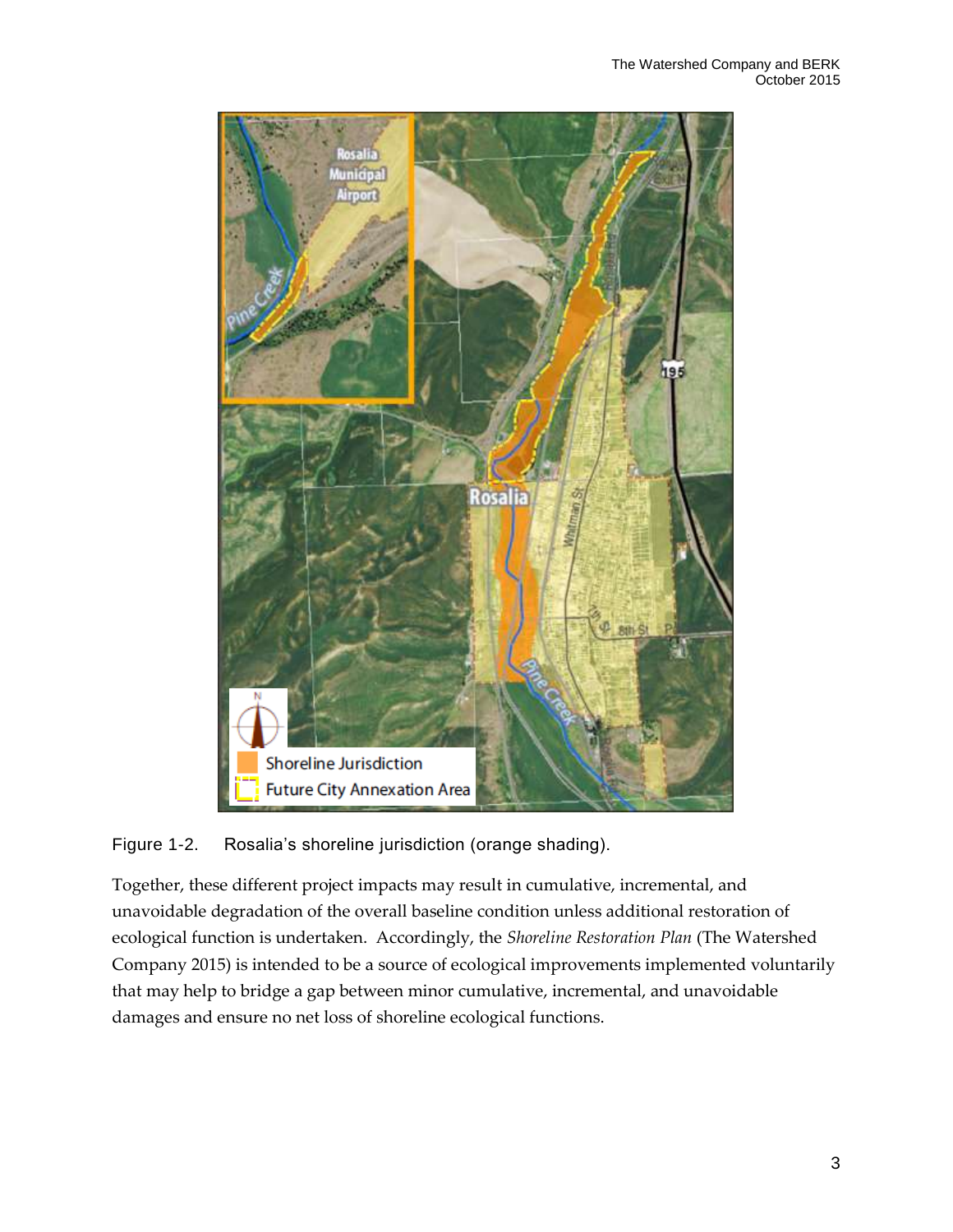### **1.2 Approach**

This CIA was prepared consistent with direction provided in the SMP Guidelines as described above. Existing conditions were first evaluated using the information, both textual and graphic, developed and presented in the *Shoreline Analysis Report.* Likely development identified in the *Shoreline Analysis Report* was addressed further to understand the extent, nature, and general location of potential impacts.

The effects of likely development were then evaluated in the context of SMP provisions, as well as other related plans, programs, and regulations. For the purpose of evaluating impacts, areas with a likelihood of high densities of new development or redevelopment were evaluated in greatest detail. Cumulative impacts were analyzed quantitatively where possible. A qualitative approach was used where specific details regarding redevelopment likelihood or potential were not available at a level that could be assessed quantitatively or the analysis would be unnecessarily complex to reach a conclusion that could be derived more simply.

## **2 SUMMARY OF EXISTING CONDITIONS**

The following summary of existing conditions is based on the *Shoreline Analysis Report*. More detailed information on specific shoreline areas is provided in the *Shoreline Analysis Report*.

### **2.1 Ecological**

Rosalia is located in the Palouse watershed (WRIA 34), along Pine Creek. WRIA 34 covers the majority of Whitman County. The Palouse River originates in the Bitterroot Mountains in northern Idaho, and flows westerly into Whitman County before joining the Snake River at the Whitman/Franklin County line. The topography of the Palouse watershed transitions from mountainous terrain in Idaho to rolling hills composed of basalt covered with loess in the central portion of the watershed. The far western portion of the watershed is in an area called the Channeled Scablands. This area was shaped by massive floods over the past million years, which left behind exposed channels of the underlying basalt amongst islands of loess (HDR and EES 2007).

Precipitation primarily occurs in the winter months, and ranges from 10 inches in the west to 50 inches in the eastern portion of the watershed (HDR and EES 2007). Many of the smaller stream channels are dry in the summer. Major tributaries in the watershed include the North and South Forks, Rebel Flat Creek, Rock Creek, Pine Creek, Union Flat Creek and Cow Creek.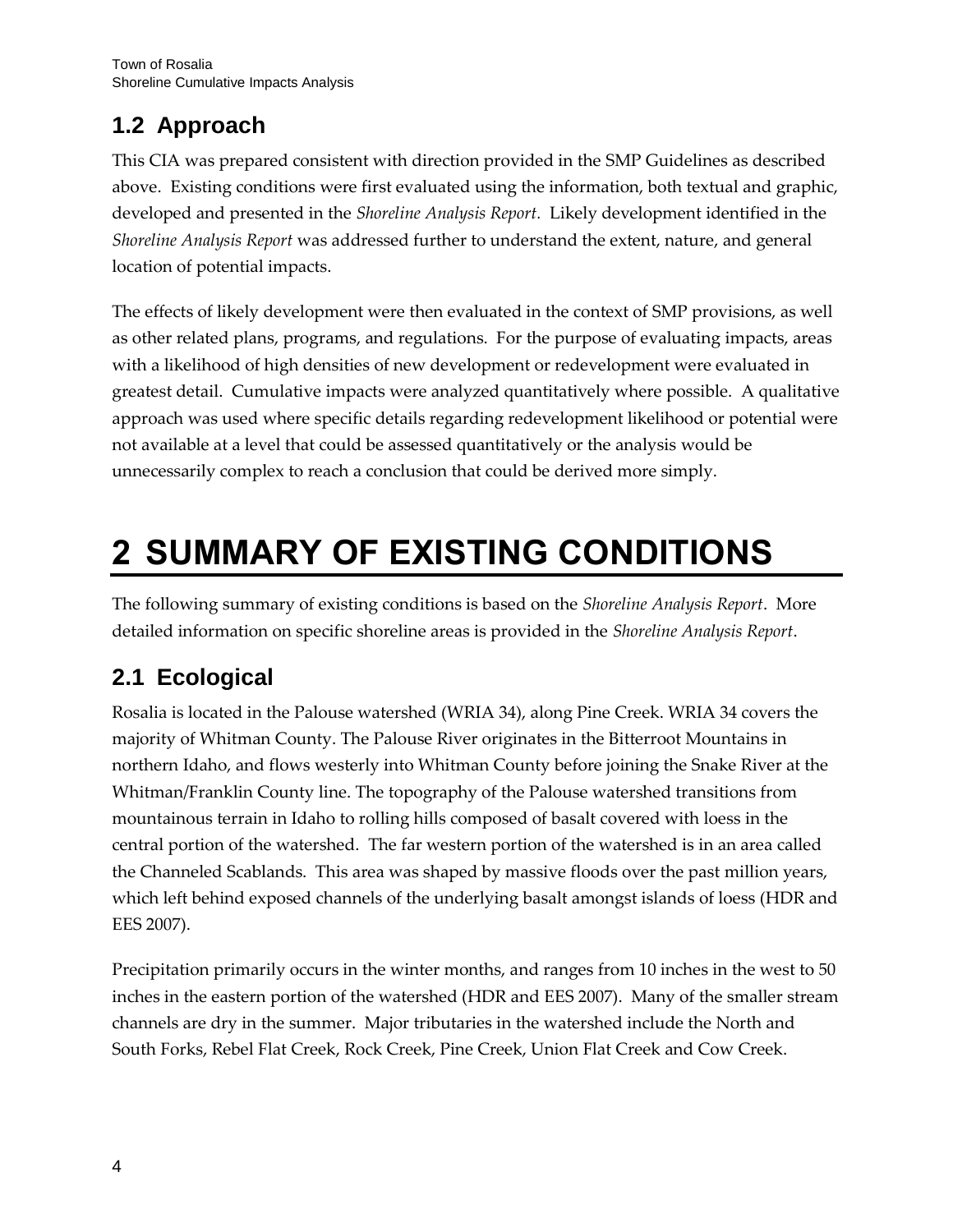Pine Creek flows north through the western half of Rosalia. It then briefly enters Spokane County before turning and continuing back southwest into Whitman County toward Malden. This southwest flowing portion of Pine Creek shoreline jurisdiction encompasses a small piece of the parcel containing the Town of Rosalia airport located directly west of the Town. This small portion of shoreline jurisdiction is not contiguous with the river channel. Its condition does affect the function of the southwest flowing portion of Pine Creek, but a County reach separates the Town jurisdiction from the channel. Three other Pine Creek reaches were delineated for purposes of the *Shoreline Analysis Report*, all within the northern flowing section of Pine Creek within Rosalia city limits: a residential/open space reach, a city park reach, and an agriculture reach.

Historically, the dominant vegetation in the Palouse watershed was a bunchgrass association. Much of that vegetation has been converted to dryland agriculture or altered by rangeland uses. Soil erosion resulting from stormwater runoff has been a continuing problem throughout WRIA 34 as a result of land conversions to agriculture. An estimated 40 percent of the topsoil in the Palouse has been lost to erosion during this time (HDR and EES 2007). Most livestock grazing occurs in the westernmost portion of the basin, within the Channeled Scablands. Urban development makes up just a small portion of the watershed. In Rosalia agriculture is the dominant documented land use in the northern half of shoreline jurisdiction. More development is present in the central and southern part of shoreline jurisdiction, though the majority of the shorelines are undeveloped.

Water quality concerns are primarily from non-point sources throughout most of the watershed, including erosion, livestock, fertilizers, and septic systems, which contribute sediment, fecal coliforms, and nutrients. Temperature is also a concern in many of the waterbodies in the watershed. The agriculture reach of Pine Creek through Rosalia has a Category 5 (impaired) water quality listing for bacteria and dissolved oxygen.

Although there are no man-made dams on the Palouse River, the 185-foot Palouse Falls, approximately 6 miles upstream from the River's confluence with the Snake River, prevents anadromous salmon passage (Golder Associates, Inc 2009). There are no ESA-listed salmonids or other listed aquatic species above the Palouse Falls. Resident fish species above the falls include rainbow trout, brown trout, smallmouth bass, sculpin, largescale sucker, northern squawfish, shiner perch and speckled dace (HDR and EES 2007). Trout are less common in the lower portions of the watershed, presumably as a result of temperature and water quality constraints in the lower watershed.

Rosalia's shorelands are primarily undeveloped with some smaller areas of residential and recreational development. Functions are lowest in the agricultural area to the north where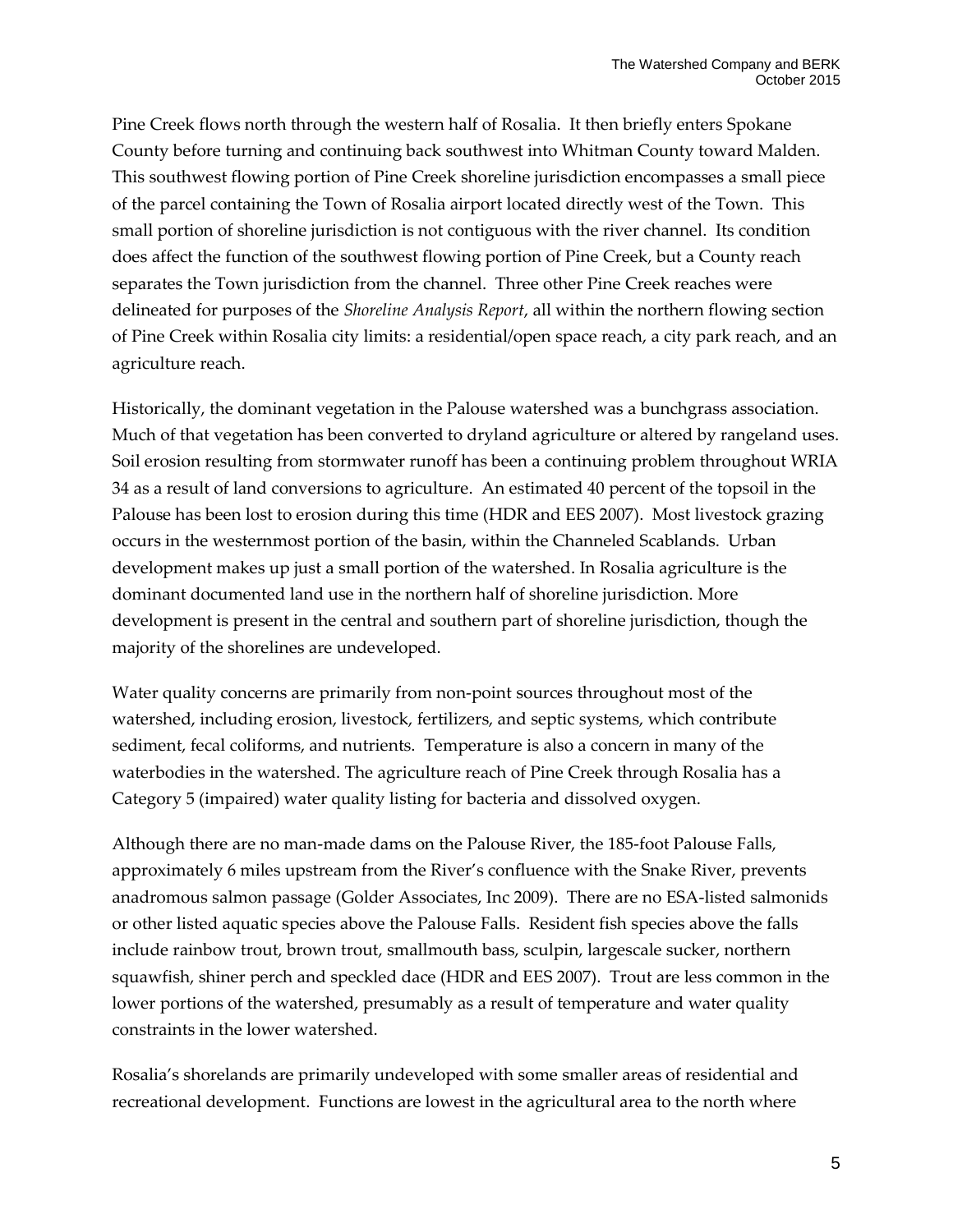mowed fields and cultivated crops dominate the shoreline. The residential/open space reach is most impacted from development and roads, but also has the most woody vegetation present upland of the channel. In most areas however, a narrow but dense band of herbaceous vegetation separates the channel from surrounding open space fields and residential development. Extensive floodplain and floodway are present throughout all reaches. No armoring and moderate slopes provide good connectivity to the floodplain. However, no wetland or unique in-stream features are present and the channel form is simple.

### **2.2 Land Use**



Rosalia has a population of 557 and is located along the east and west banks of Pine Creek, roughly a mile and a half from the northern County boundary. The shoreline jurisdiction includes 46 acres along three quarters of a mile of shoreline. As described above, from south to north, Pine Creek flows through

agricultural areas, residential and park areas, and then light industrial areas before leaving town. Shoreline jurisdiction includes some residential development and some industrial development in the form of grain silos. Current land uses along the Town's shoreline are

classified primarily as agriculture or open space land.

### *Current Land Use*

Rosalia's shoreline jurisdiction contains predominantly agricultural uses on the west side of Pine Creek. Significant uses on the east side of the creek include Rosalia City Park and the Rodeo Grounds. Residential uses are located throughout the Town's shoreline in a low-density configuration. Most

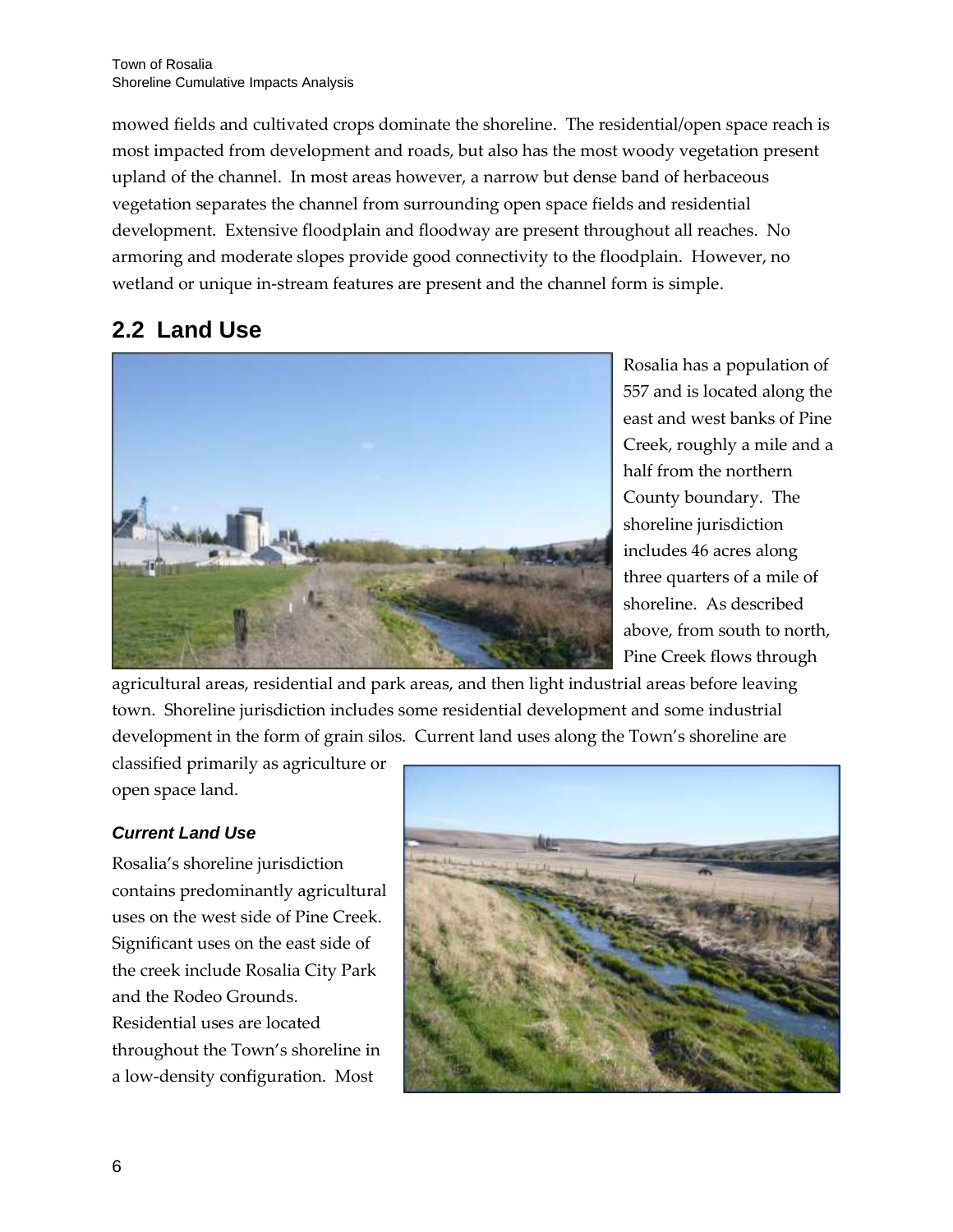of the smaller residential parcels are located west of the creek in the southern end of shoreline jurisdiction.



The Town's wastewater treatment facility and pond (photo to left) is located just outside of the Town limits in a potential annexation area north of West First Street.

No current zoning data for Rosalia was available for this analysis. Ownership data shows no state or federal ownership in shoreline jurisdiction.

### *Water-Oriented Uses*

Water-oriented uses within Rosalia are limited.

Pine Creek is not commercially navigable. Waters are typically too shallow to allow water transportation. Some fishing and swimming occurs. The wastewater treatment facility and outfall to Pine Creek are also considered water-oriented.

### *Transportation and Utilities*

There is just over one-half mile of abandoned rail within the shoreline reaches of the Town of Rosalia. There is nearly one-quarter mile of road within shoreline jurisdiction. All roads are classified as rural local access roads. There is one bridge within shoreline jurisdiction on a minor road where West 7th Street crosses Pine Creek. The Town also includes an airfield in an isolated parcel of Town jurisdiction west of town.

### *Public Access*

Rosalia City Park provides access to Pine Creek. It includes a swimming pool, ball fields, and open space. The John Wayne Trail follows Pine Creek on the west side of the Creek. The rail offers visual access to the Creek.

## **3 EFFECTS OF ESTABLISHED PROGRAMS**

### **3.1 Current Town Regulations and Programs**

All development activity within the Town is required to comply with the Rosalia Municipal Code (RMC). Provisions in the RMC that potentially affect how future development is implemented and the extent of potential ecological impacts include critical areas and zoning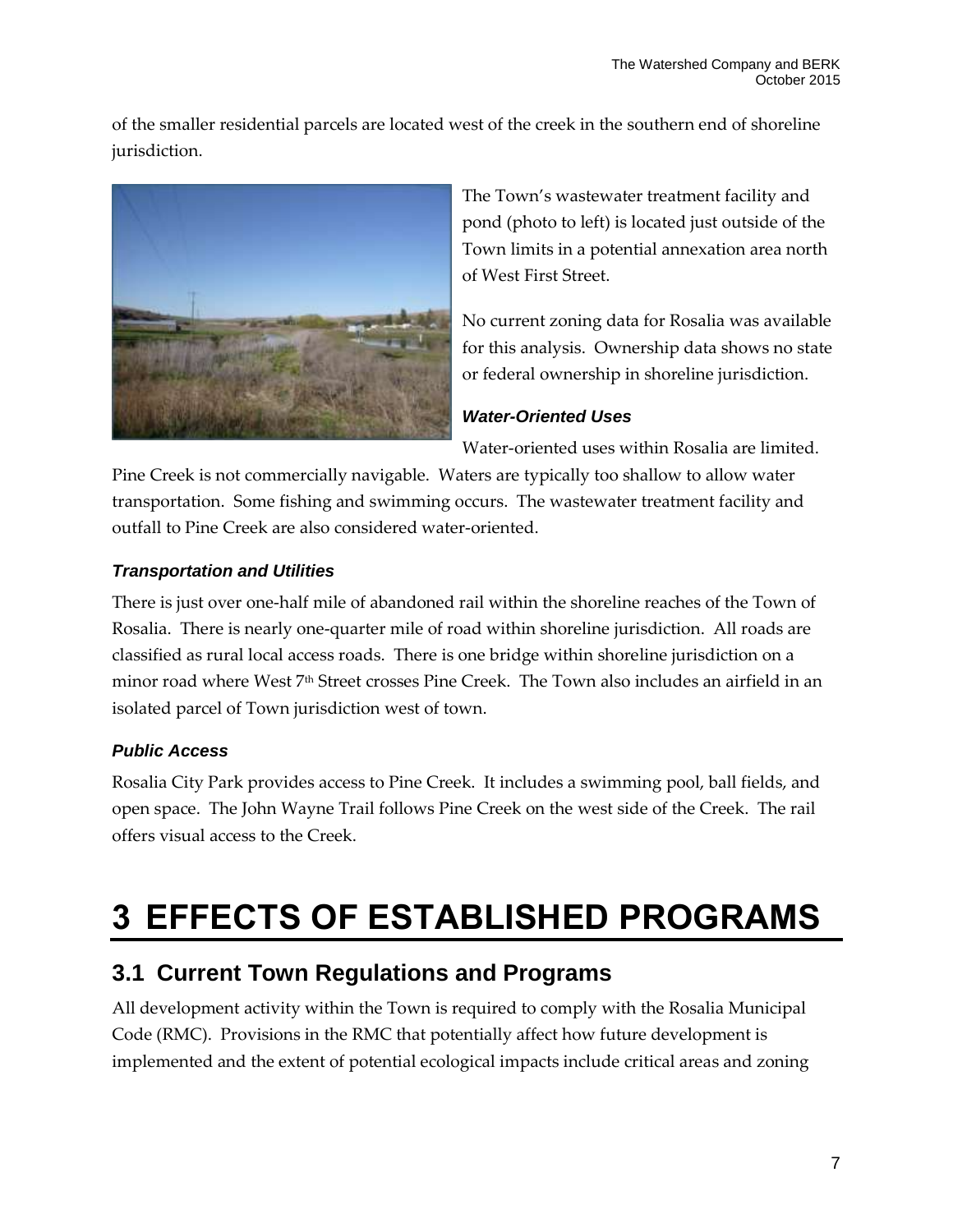regulations. The following are descriptions of these relevant regulations and how they help to maintain shoreline functions.

### *Critical Areas Regulations*

The Town critical area regulations require wetland buffers of between 50 and 250 feet based solely on wetland category. No stream buffer widths are specified, although the regulations require preparation of a habitat management plan based on best available science and a demonstration that a project would not degrade functions and values of the habitat. The Town's critical areas regulations also apply to geologically hazardous areas, critical aquifer recharge areas, and frequently flooded areas.

### *Zoning Code*

Town zoning standards direct the location of uses, building bulk, and scale. These standards are important in planning for future growth and focusing development in a sustainable manner. The current zoning code was not available for further analysis at the time of this report.

### **3.2 State Agencies/Regulations**

Aside from the Shoreline Management Act (SMA), state regulations most pertinent to moderation of ecological impacts of development in the Town's shoreline include the State Hydraulic Code, the Growth Management Act, State Environmental Policy Act (SEPA), tribal agreements and case law, and Water Resources Act. A variety of agencies (e.g., Washington Department of Ecology, Washington Department of Fish and Wildlife, Washington Department of Natural Resources) are involved in implementing these regulations or managing state-owned lands. The Department of Ecology reviews all shoreline projects that require a shoreline permit, but has specific regulatory authority over Shoreline Conditional Use Permits and Shoreline Variances. Other agency reviews of shoreline developments are typically triggered by in- or over-water work, discharges of fill or pollutants into the water, or substantial land clearing. During the comprehensive SMP update, the Town has considered other state regulations to ensure consistency as appropriate and feasible with the goal of streamlining the shoreline permitting process. A summary of some of the key state regulations by agency responsibilities follows.

### *Washington Department of Natural Resources*

Projects on state-owned aquatic lands may be required to obtain an Aquatic Use Authorization from Washington Department of Natural Resources (WDNR) and enter into a lease agreement. WDNR will review lease applications to determine if the proposed use is appropriate, and to ensure that proposed mitigation for impacts to aquatic resources are sufficient.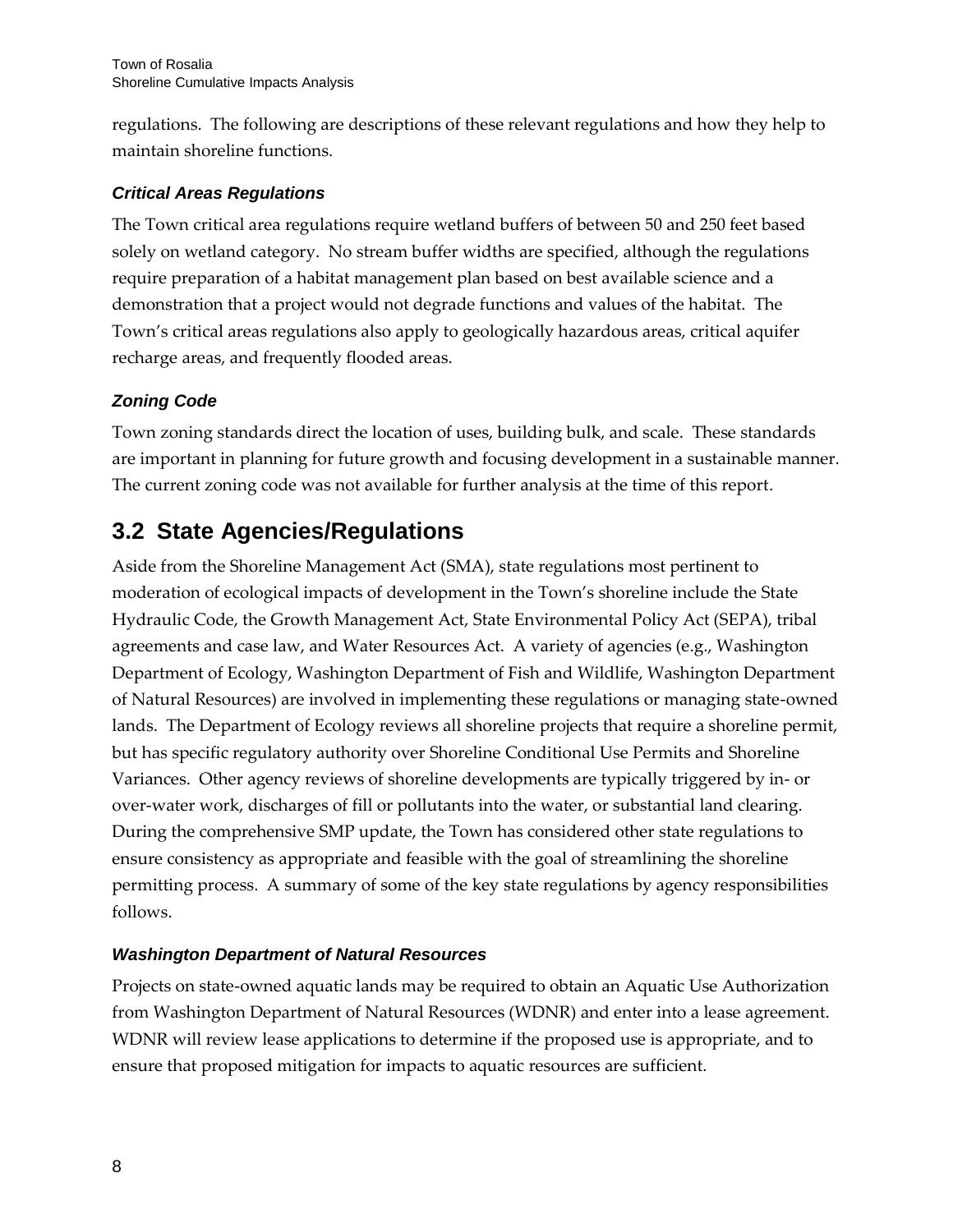### *Washington Department of Ecology*

The Washington Department of Ecology may review and condition a variety of project types, including any project that needs a permit from the U.S. Army Corps of Engineers (see below), any project that requires a Shoreline Conditional Use Permit or Shoreline Variance, and any project that disturbs more than 1 acre of land. Project types that may trigger Ecology involvement include pier and shoreline modification proposals and wetland or stream modification proposals, among others. Ecology's three primary goals are to: 1) prevent pollution, 2) clean up pollution, and 3) support sustainable communities and natural resources (http://www.ecy.wa.gov/about.html). Ecology may comment on local SEPA review if it is an agency of jurisdiction.

### *Washington Department of Fish and Wildlife*

Via the Hydraulic Code (chapter 77.55 RCW), the Washington Department of Fish and Wildlife (WDFW) has the authority to review, condition, and approve or deny "any construction activity that will use, divert, obstruct, or change the bed or flow of state waters." Practically speaking, these activities include, but are not limited to, installation or modification of piers, shoreline stabilization measures, culverts, and bridges. WDFW typically conditions such projects to avoid, minimize, and/or mitigate for damage to fish and other aquatic life, and their habitats.

### **3.3 Federal Agencies/Regulations**

Federal review of shoreline development is in most cases triggered by in- or over-water work, or discharges of fill or pollutants into the water. Depending on the nature of the proposed development, federal regulations can play an important role in the design and implementation of a shoreline project, ensuring that impacts to shoreline functions and values are avoided, minimized, and/or mitigated. A summary of some of the key federal regulations follows.

### *Clean Water Act*

Major components of the Clean Water Act include Section 404, Section 401, and the National Pollutant Discharge Elimination System (NPDES).

Section  $404$  provides the Corps, under the oversight of the U.S. Environmental Protection Agency, with authority to regulate "discharge of dredged or fill material into waters of the United States, including wetlands"

[\(http://www.epa.gov/owow/wetlands/pdf/reg\\_authority\\_pr.pdf](http://www.epa.gov/owow/wetlands/pdf/reg_authority_pr.pdf)). The extent of the Corps' authority and the definition of fill have been the subject of considerable legal activity. As applicable to the Town's shoreline jurisdiction, however, it generally means that the Corps must review and approve many activities in streams, lakes and wetlands. These activities may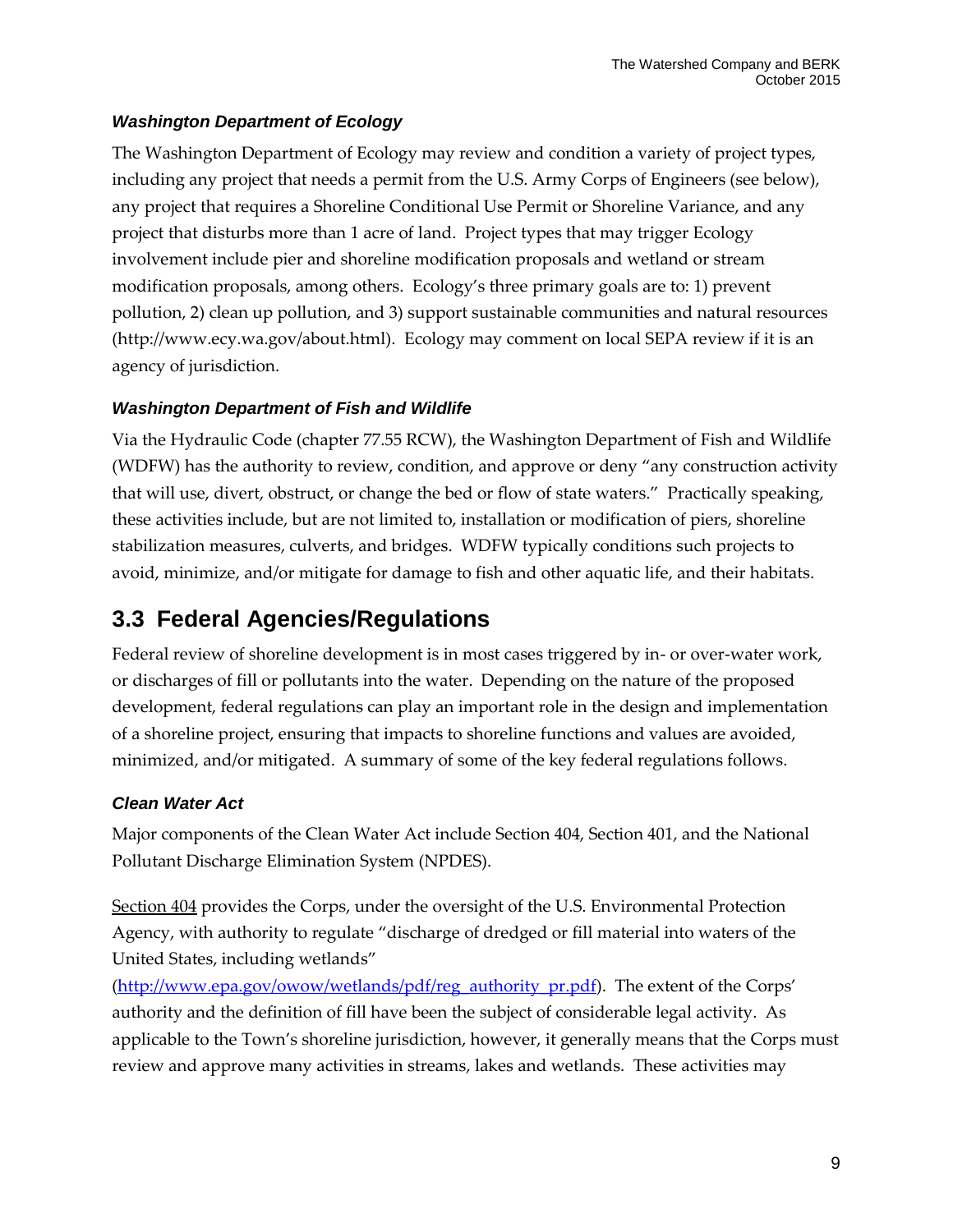include wetland fills, stream and wetland restoration, and culvert installation or replacement, among others. The Corps requires projects to avoid, minimize, and compensate for impacts.

A Section 401 Water Quality Certification is required for any applicant for a federal permit for any activity that may result in any discharge to waters of the United States. States and tribes may deny, certify, or condition permits or licenses based on the proposed project's compliance with water quality standards. In Washington State, the Department of Ecology has been delegated the responsibility by the U.S. Environmental Protection Agency for managing implementation of this program.

The NPDES is similar to Section 401, and it applies to ongoing point-source discharge. Permits include limits on what can be discharged, monitoring and reporting requirements, and other provisions designed to protect water quality. Examples of discharges requiring NPDES permits include municipal stormwater discharge, wastewater treatment effluent, or discharge related to industrial activities or aquaculture facilities.

### *Endangered Species Act (ESA)*

Section 9 of the ESA prohibits "take" of listed species. Take has been defined in Section 3 as: "harass, harm, pursue, hunt, shoot, wound, kill, trap, capture, or collect, or to attempt to engage in any such conduct." The take prohibitions of the ESA apply to everyone, so any action that results in a take of listed fish or wildlife would be a violation of the ESA and is strictly prohibited. Per Section 7 of the ESA, activities with potential to affect federally listed or proposed species and that either require federal approval, receive federal funding, or occur on federal land must be reviewed by the National Marine Fisheries Service (NOAA Fisheries) and/or U.S. Fish and Wildlife Service (USFWS) via a process called "consultation." Activities requiring a Section 404 permit also require such consultation if these activities occur in waterbodies with listed species.

### **3.4 Shoreline Restoration Plan**

One of the key objectives that the SMP must address is "no net loss of ecological functions necessary to sustain shoreline natural resources" (Ecology 2011). Although the implementation of restoration actions to restore historic functions is not required by SMP provisions, the SMP Guidelines state that "master programs shall include goals, policies and actions for restoration of impaired shoreline ecological functions. These master program provisions should be designed to achieve overall improvements in shoreline ecological functions over time, when compared to the status upon adoption of the master program" (WAC 173-26-201(2)(f)).

The *Shoreline Restoration Plan* represents a vision for restoration that will be implemented over time, resulting in a gradual improvement over the existing conditions. Although the SMP is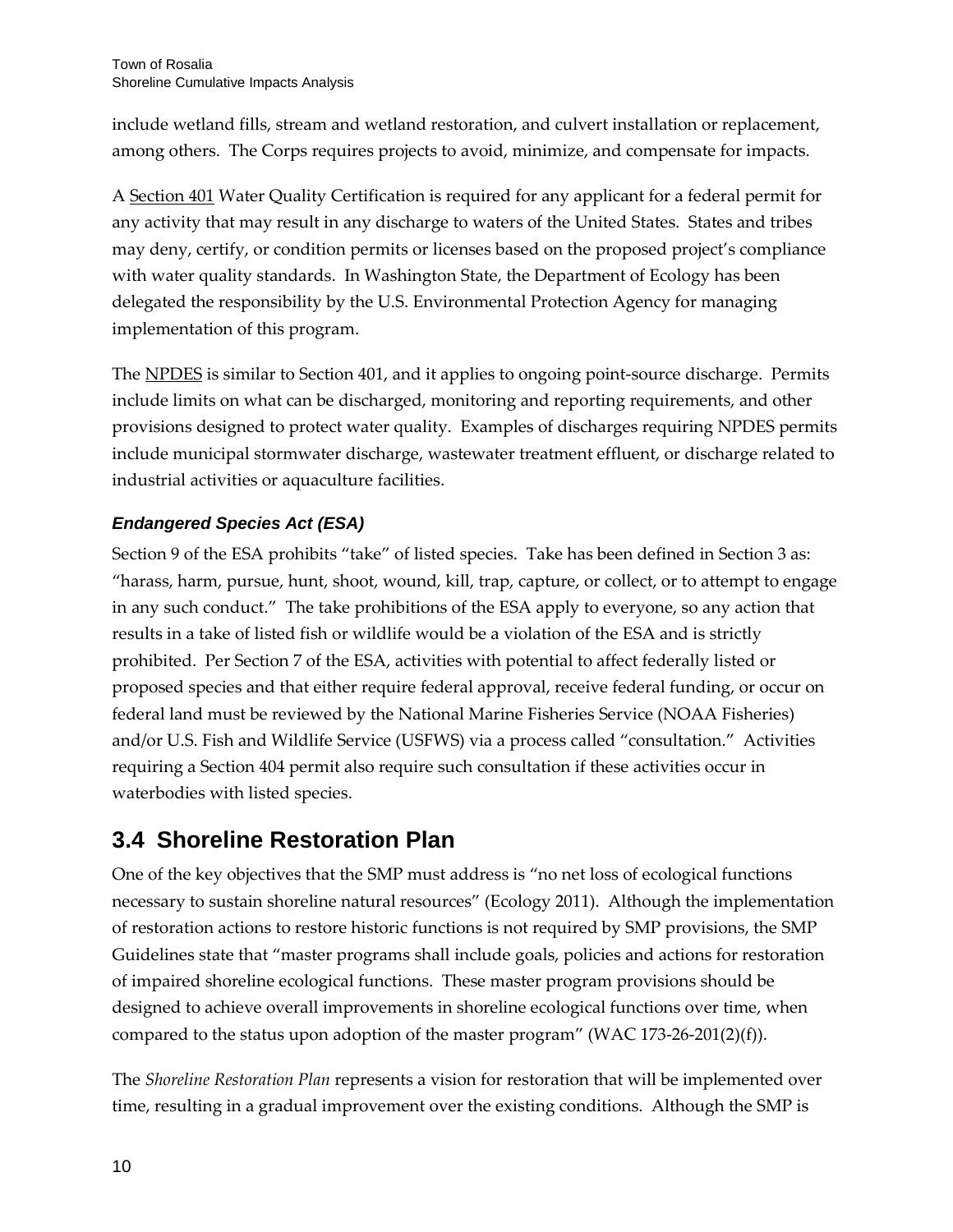intended to achieve no net loss of ecological functions through regulatory standards alone, practically, an incremental loss of shoreline functions at a cumulative level may occur through minor, exempt development; illegal development; failed mitigation efforts; or a temporal lag between the loss of existing functions and the realization of mitigated functions. The *Shoreline Restoration Plan*, and the voluntary actions described therein, can be an important component in making up that difference in ecological function.

Major *Shoreline Restoration Plan* components that are expected to contribute to improvement in ecological functions in the foreseeable future include projects to:

- Restore instream habitat complexity
- Set back dikes
- Implement best management practices to improve water quality conditions

The Rosalia City Park provides a good opportunity for restoration of the Pine Creek shorelines within the town. Few shrubs and trees are present in this reach and there is little riparian vegetation separating the channel from surrounding uses. Extensive floodplain and floodway is present in this area. Restoration opportunities include protecting connectivity to the floodway, increasing in-stream habitat features, and planting riparian vegetation. There is also the opportunity for public involvement and education through the use of interpretive signs.

## **4 APPLICATION OF THE SMP**

This section describes how the proposed SMP protects shoreline functions. The following components of the SMP are integral to ensuring no net loss of shoreline functions. Each of these components is discussed in further detail below.

- Shoreline environment designations are based on existing shoreline conditions. Allowed uses focus high-intensity development in areas with a high level of existing alterations, while limiting future uses in areas where ecological functions and processes are more intact.
- SMP standards require applicants to avoid, minimize, and then compensate for unavoidable impacts to shoreline functions. Where SMP standards do not provide specific, objective measures that clarify avoidance, minimization, and mitigation measures, a mitigation sequencing analysis is required.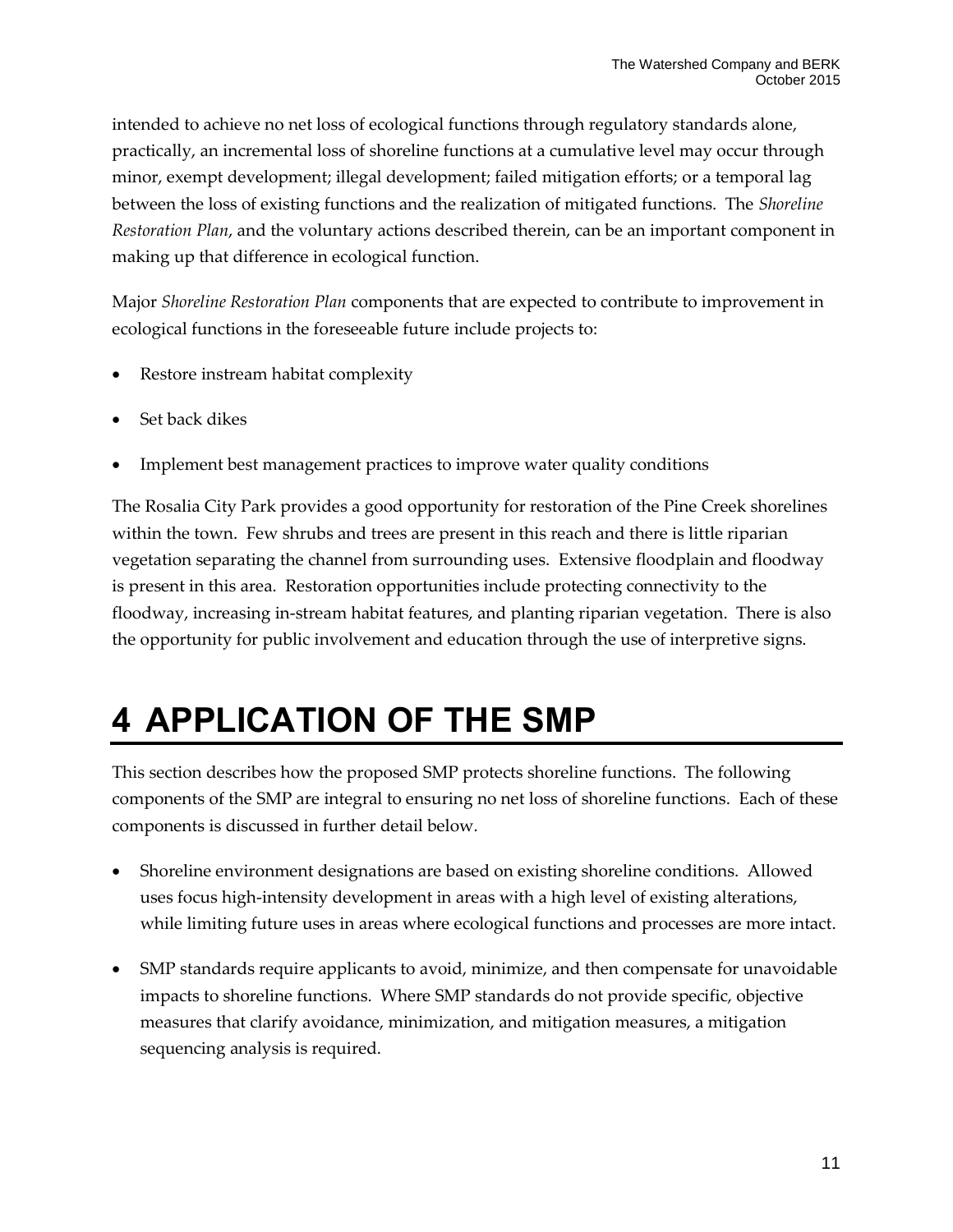- Shoreline critical areas regulations are consistent with recommended state guidance to maintain ecological functions.
- Specific policies and regulations government shoreline uses and modifications ensure that potential impacts are regulated to avoid a net loss of ecological function, while also meeting the requirements of the Shoreline Management Act pertaining to public access, prioritization of shoreline uses, and private property rights.

### **4.1 Environment Designations**

The assignment of environment designations can help minimize cumulative impacts by concentrating development activity in lower functioning areas or areas with more intensive existing development that are not likely to experience significant function degradation with incremental increases in new development or redevelopment. According to the SMP Guidelines (WAC 173-26-211), the assignment of environment designations must be based on the existing use pattern, the biological and physical character of the shoreline, and the goals and aspirations of the community as expressed through a comprehensive plan.

Consistent with SMP Guidelines, the Town's environment designation system is based on the existing use pattern, the biological and physical character of the shoreline, and community interests. The *Shoreline Analysis Report* provided information on shoreline conditions and functions that informed the development of environment designations. The proposed upland environment designations include: Rural Industrial, Shoreline Parks, Shoreline Residential, and Urban Conservancy generally listed in order by decreasing intensity of allowed use. All areas waterward of the OHWM are designated Aquatic. Criteria for each environment designation are provided in Table 4-1.

| <b>Environment Designation</b> | <b>Classification Criteria</b>                                                                                                                                                                                                                                                                                                                                                                                                                                          |  |
|--------------------------------|-------------------------------------------------------------------------------------------------------------------------------------------------------------------------------------------------------------------------------------------------------------------------------------------------------------------------------------------------------------------------------------------------------------------------------------------------------------------------|--|
| <b>Rural Industrial</b>        | Areas that currently support high-intensity uses related to commerce,<br>transportation or navigation; or are suitable and planned for high-<br>intensity uses.                                                                                                                                                                                                                                                                                                         |  |
| <b>Shoreline Parks</b>         | Those areas:<br>• Within existing or planned public parks or public lands intended to<br>accommodate public access and recreational developments;<br>• Suitable for water-related or water-enjoyment uses;<br>• That are open space, floodplain or other sensitive areas that should<br>not be more intensively developed;<br>• That have potential for ecological restoration;<br>• That retain important ecological functions, even though partially<br>developed; or |  |

<span id="page-15-0"></span>

| Table 4-1. | Environment designation criteria |  |
|------------|----------------------------------|--|
|            |                                  |  |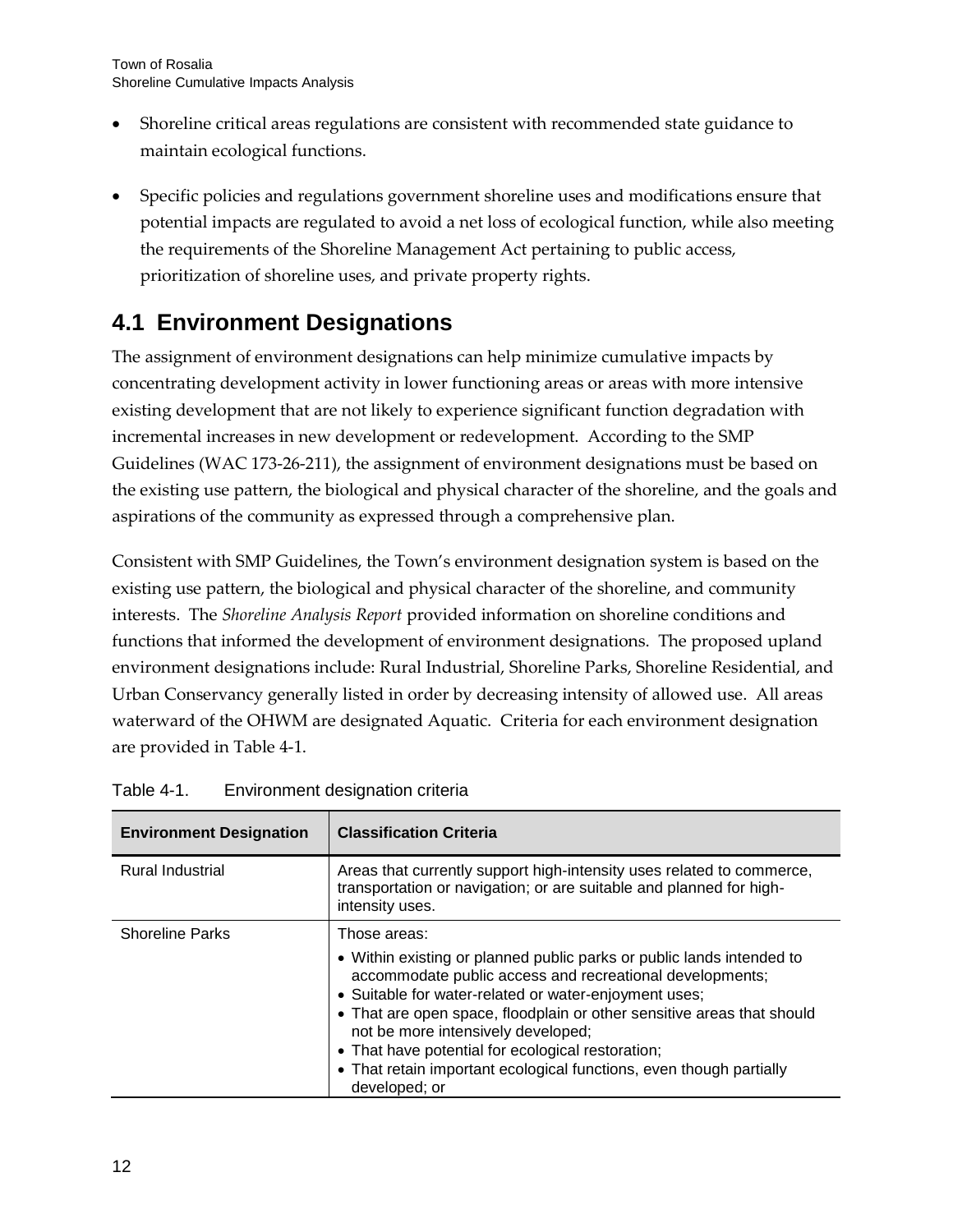| <b>Environment Designation</b> | <b>Classification Criteria</b>                                                                                                                                                                                                                                                                                                               |
|--------------------------------|----------------------------------------------------------------------------------------------------------------------------------------------------------------------------------------------------------------------------------------------------------------------------------------------------------------------------------------------|
|                                | • That have the potential for development that is compatible with<br>ecological restoration.                                                                                                                                                                                                                                                 |
| <b>Shoreline Residential</b>   | Areas that are predominantly single-family or multi-family residential<br>development or are planned and platted for residential development.                                                                                                                                                                                                |
| Urban Conservancy              | Those areas:<br>• Planned for development that is compatible with the principals of<br>maintaining or restoring the ecological functions of the area,<br>• Suitable for water-enjoyment uses,<br>• That are open space or floodplains, or<br>• That retain important ecological functions which should not be more<br>intensively developed. |
| Aquatic                        | Lands waterward of the ordinary high-water mark.                                                                                                                                                                                                                                                                                             |

Approximately 63 percent of the shoreline area in Rosalia is designated as Urban Conservancy (Figure 4-1). Approximately 27 percent of the shoreline area is designated as Shoreline Parks and 10 percent as Shoreline Residential. Less than one percent of the shorelines are designated as Rural Industrial, which is a designation limited to a small area associated with the Rosalia Municipal Airport, outside of the Town limits. Those existing disturbed shorelines are not likely to experience significant function degradation with incremental increases in new development.

Rosalia's proposed environment designations reflect the generally rural-agricultural nature of the town and the extensive floodplain and floodway present. The environment designations protect those areas with the highest existing shoreline function under the Urban Conservancy designation. The Shoreline Parks designation also protects open space and sensitive areas that are not suitable for more intense development, but which can provide public access and recreational enjoyment of the shorelines.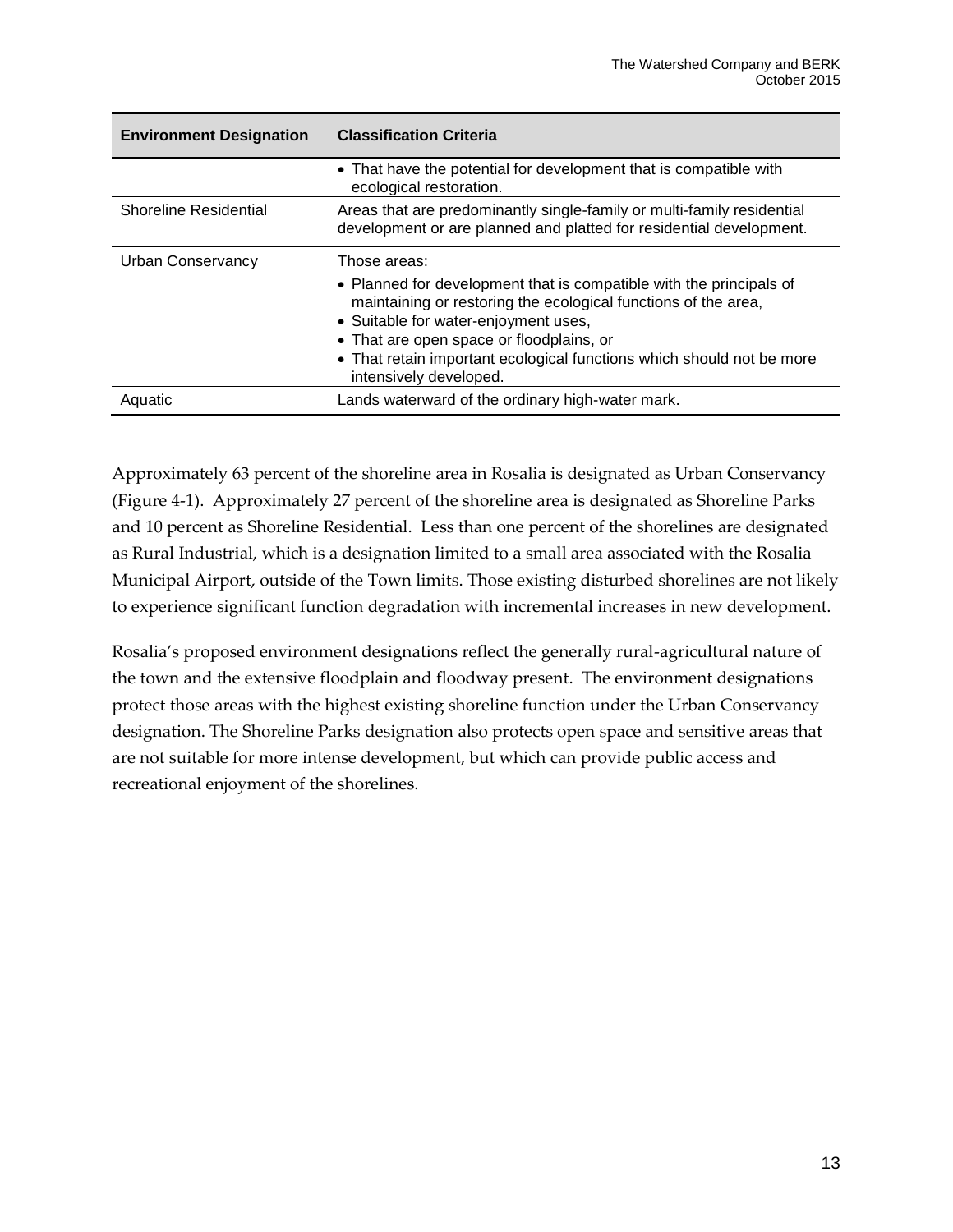

#### <span id="page-17-0"></span>Figure 4-1. Distribution of Upland Environment Designations in the Town of Rosalia by Area *(excludes potential annexation areas)*

Not included in the breakdown of environment designations presented in Figure 4-1 and discussed above are two potential annexation areas: approximately 4.7 acres adjacent to the Rosalia Municipal Airport and 50.7 acres north of current Town limits on the northwest side of Town. These areas have also been pre-assigned environment designations based on the existing conditions and projected use of the areas after annexation. The 4.7 acres between Pine Creek and Pine City-Malden Road, west of the airport parcel, are pre-designated as Urban Conservancy. This area is currently undeveloped and development is not anticipated in the future. Approximately 9.5 acres immediately north of the current Town limits along West First Street, including the existing wastewater treatment plant and ponds, is designated Rural Industrial. Anticipated future use of this area includes high intensity development related to the Town's wastewater treatment plant. An additional 41.2 acres north and west of this area currently in predominantly agricultural use is pre-designated Urban Conservancy. Section 4.4 below further discusses the specific uses and modifications anticipated in these future annexation areas, and how and when the SMP provisions would apply.

### **4.2 Effects of Critical Areas Regulations**

The SMP includes policies and regulations to avoid cumulative effects to critical areas (SMP Appendix B). Mitigation sequencing is required for all shoreline critical areas including wetlands; fish and wildlife habitat conservation areas, including streams and riparian areas; critical aquifer recharge areas; frequently flooded areas; and geologically hazardous areas. SMP regulations proposed for wetlands and streams include standard buffer areas, which are discussed in greater detail below.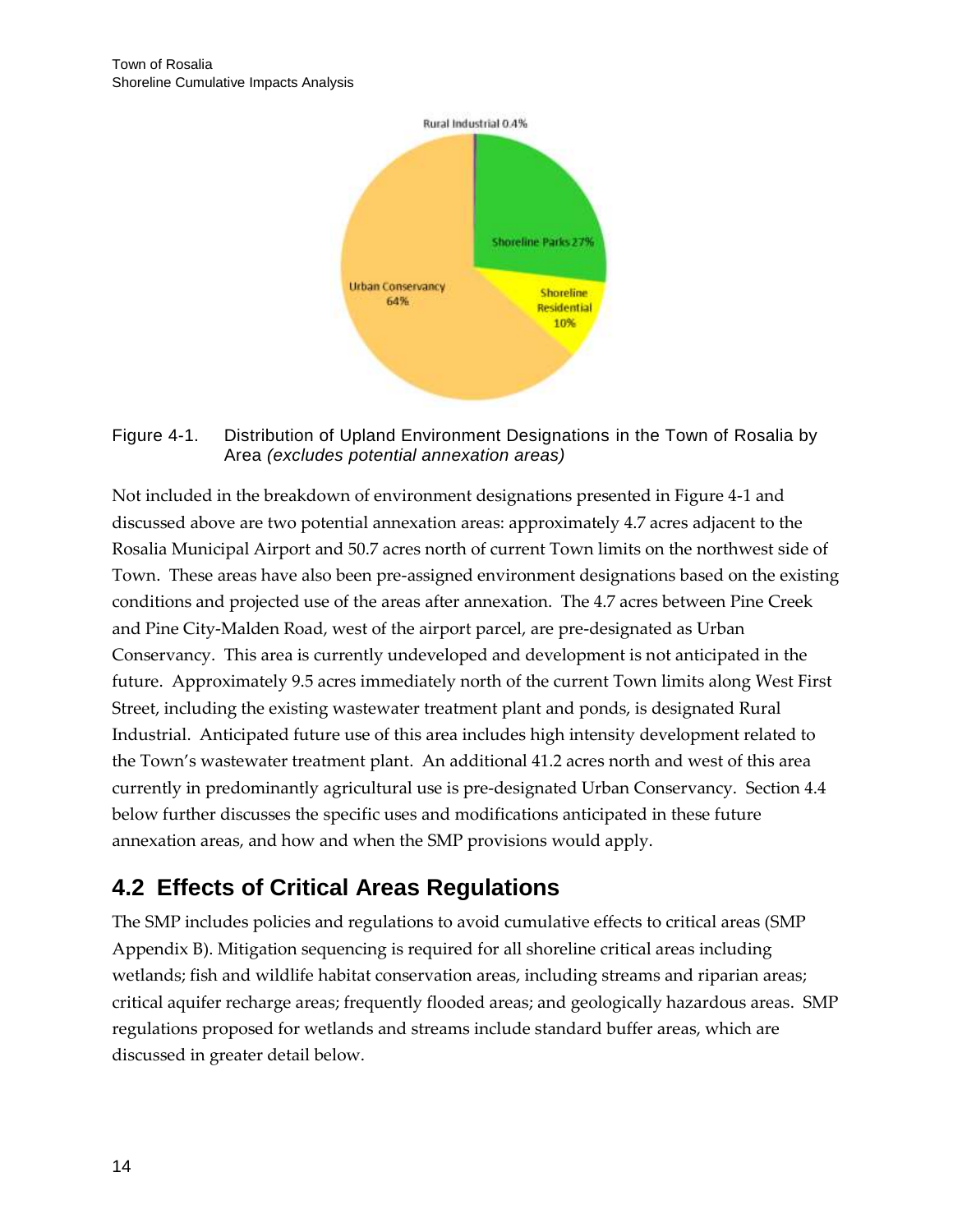#### *Wetlands*

The SMP requires vegetated buffers for all shoreline wetlands. Mitigation sequencing analysis (see Section 4.3) and compensatory mitigation are required for impacts to wetland buffers as well as to wetlands. The proposed standard wetland buffer widths are based on the wetland category and habitat scores and are consistent with Ecology's "Wetlands in Washington State-Volume 2: Guidance for Protecting and Managing Wetlands," modified to use with the 2014 Washington State Rating System for Eastern Washington (Granger et al. 2005). Use of the standard buffer widths also requires implementation of measures to minimize impacts of adjacent land use. If the prescribed minimization measures are not applied, the buffer width must be increased (Appendix B, Section 3.C). The SMP Administrator may increase buffer widths on a case-by-case basis if larger widths are determined to be necessary to protect certain functions (Appendix B, Section 3.D). Buffer averaging is not permitted. These proposed SMP standards should ensure that wetland functions are maintained over time.

#### *Streams*

Pine Creek, as well as non-shoreline streams occurring in shoreline jurisdiction, are designated as Fish and Wildlife Habitat Conservation Areas. As such, buffers are required to protect stream function. Stream and stream buffer regulations are contained in the Fish and Wildlife Habitat Conservation Area section of the critical areas regulations (Appendix B, Section 5). The buffer on Pine Creek is developed to be consistent with existing conditions, as generally described as part of the *Shoreline Analysis Report*, and varies based on environment designation as follows:

- In the Urban Conservancy environment designation, a buffer the lesser of 100 feet or the waterward edge of an improved public road is proposed.
- In the Shoreline Residential environment designation, a buffer of 75 feet is proposed.
- In the Shoreline Parks environment designation, a buffer of 60 feet is proposed.

For all environment designations, water-dependent developments have no buffer due to the nature of the activity which necessitates that the development be adjacent to the shoreline. However, mitigation sequencing must still be followed which will ensure no net loss of function through compensation of unavoidable impacts (See Section 4.3).

For non-shoreline tributaries within shoreline jurisdiction, a buffer of 50 feet is proposed. Buffers on non-shoreline streams within shoreline jurisdiction help ensure that riparian functions are maintained at ecologically significant confluence areas.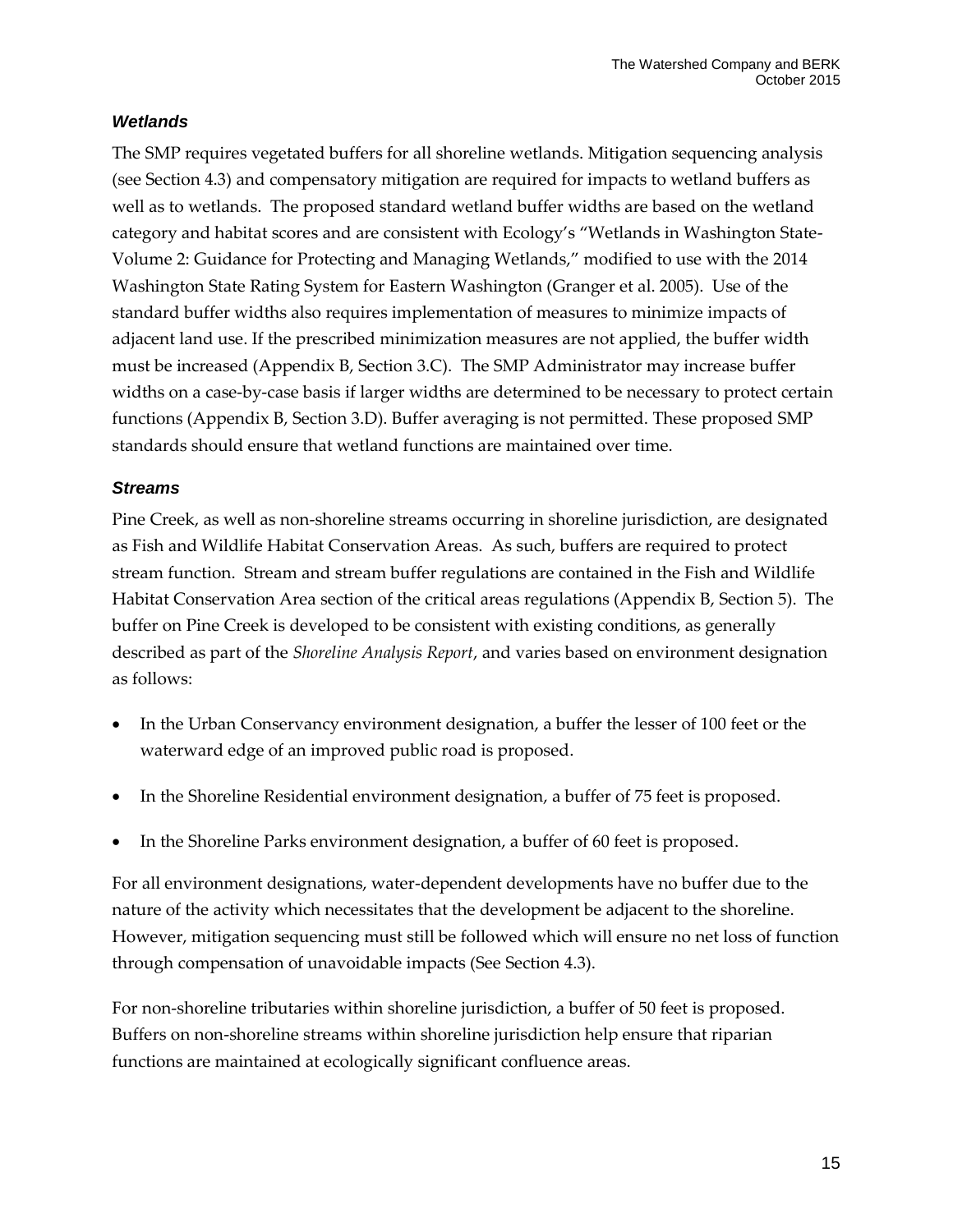Under certain circumstances, the buffer width may be increased if the standard buffer is insufficient to protect the functions of the habitat area. Buffer width averaging may also be permitted under certain circumstances provided that the overall stream and habitat functions are not decreased (Appendix B, 5.D(3)( e and f)).

### **4.3 Mitigation Sequencing**

The proposed SMP includes general regulations requiring projects to be designed, located, sized, constructed and maintained to achieve no net loss of shoreline ecological functions. The mitigation sequence is a series of measures that can be applied to a project to ensure that it achieves no net loss of ecological function (SMP subsection 4.3(B)(3) and (4)). Mitigation sequencing applies to all projects in shoreline jurisdiction.

For some development activities, provisions in the SMP stipulate specific, objective standards for avoiding impacts (e.g. placement), minimizing impacts (e.g. size), and compensating for unavoidable impacts (e.g. planting requirements). If a proposed shoreline use or development is entirely addressed by such standards, then further mitigation sequencing analysis is not required.

However, in the following situations, applicants must provide an analysis of how the project will follow the mitigation sequence:

- If a proposed shoreline use or modification is addressed in any part by discretionary standards (such as standards requiring a particular action "if feasible" or requiring the minimization of development size) contained in the City's shoreline regulations, then the mitigation sequence analysis is required for the discretionary standard(s).
- When an action requires a Shoreline Conditional Use Permit or Shoreline Variance Permit.
- When specifically required by a provision in the Town's SMP.

The application of mitigation sequencing standards will help ensure that shoreline uses and modifications achieve no net loss of shoreline ecological functions.

### **4.4 Effects of SMP Standards on Commonly Occurring Foreseeable Uses**

As discussed previously, WAC 173-26-186(8)(d) directs local SMPs to evaluate and consider cumulative impacts of "reasonably foreseeable future development on shoreline ecological functions." Although future development may include other less common types of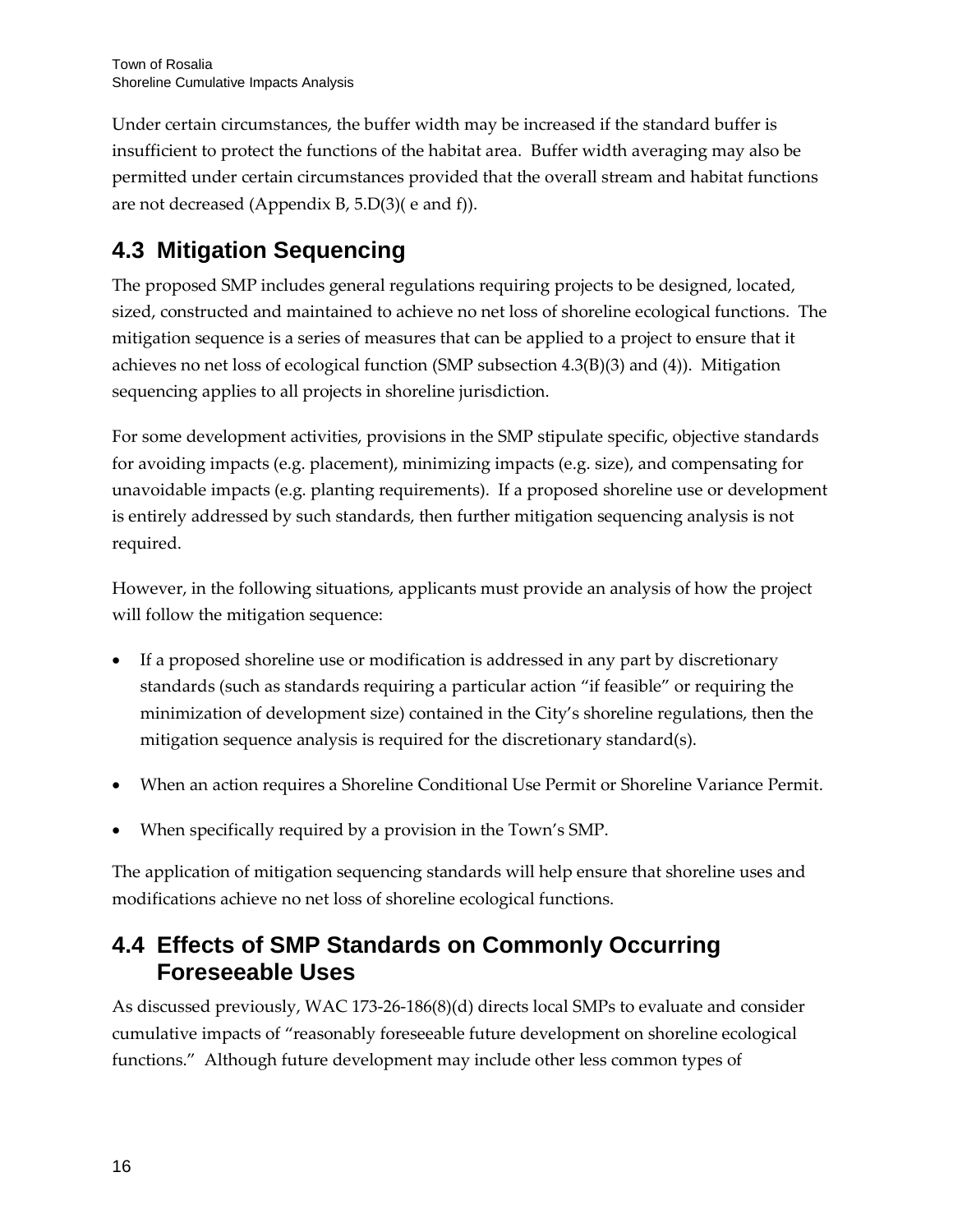development, the location, timing, and impacts of less common uses and development projects are less predictable. WAC 173-26-201(3(d)(iii) states:

*For those projects and uses with unanticipatable or uncommon impacts that cannot be reasonably identified at the time of master program development, the master program policies and regulations should use the permitting or conditional use permitting processes to ensure that all impacts are addressed and that there is not net loss of ecological function of the shoreline after mitigation.*

Anticipated new development in Rosalia is expected to be limited in terms of location and extent. New development would likely be limited to mainly residential or recreational uses. However, based on growth trends, which have seen a decline in population and housing unit numbers in recent years, significant new private development is unlikely in the near future. Extensive floodplain and floodway also limit shoreline development potential. Ongoing agricultural activities on existing agricultural land are not subject to the SMP, however some new uses or modifications could be proposed (for example, adding or expanding agricultural equipment) and would be subject to the SMP.

The Town is working with State Parks to identify an access area for the John Wayne Trail (known also as the Iron Horse Trail). Such access would include road access and parking. A site near First Street is one of the sites being considered. The other sites would not be within shoreline jurisdiction.

New development is also expected in the potential annexation area that includes a portion of the existing wastewater treatment facility. Plans for this area include a series of constructed wetlands for wastewater treatment. Construction actions will likely include fill and excavation and construction of a levee.

In addition to these changes in shoreline development, replacements, repair, and maintenance of existing structures are likely to occur. Additionally, even without a change in use, some level of change to vegetation and shoreline modifications may be anticipated. The following discussion further addresses the extent to which future changes to shoreline land uses and modification are anticipated, and describes how the SMP would apply to each of these changes to help maintain no net loss of functions.

All of the potential new uses and modifications would be required to comply with the shoreline buffer provisions in Appendix B, subsection 5.D(3).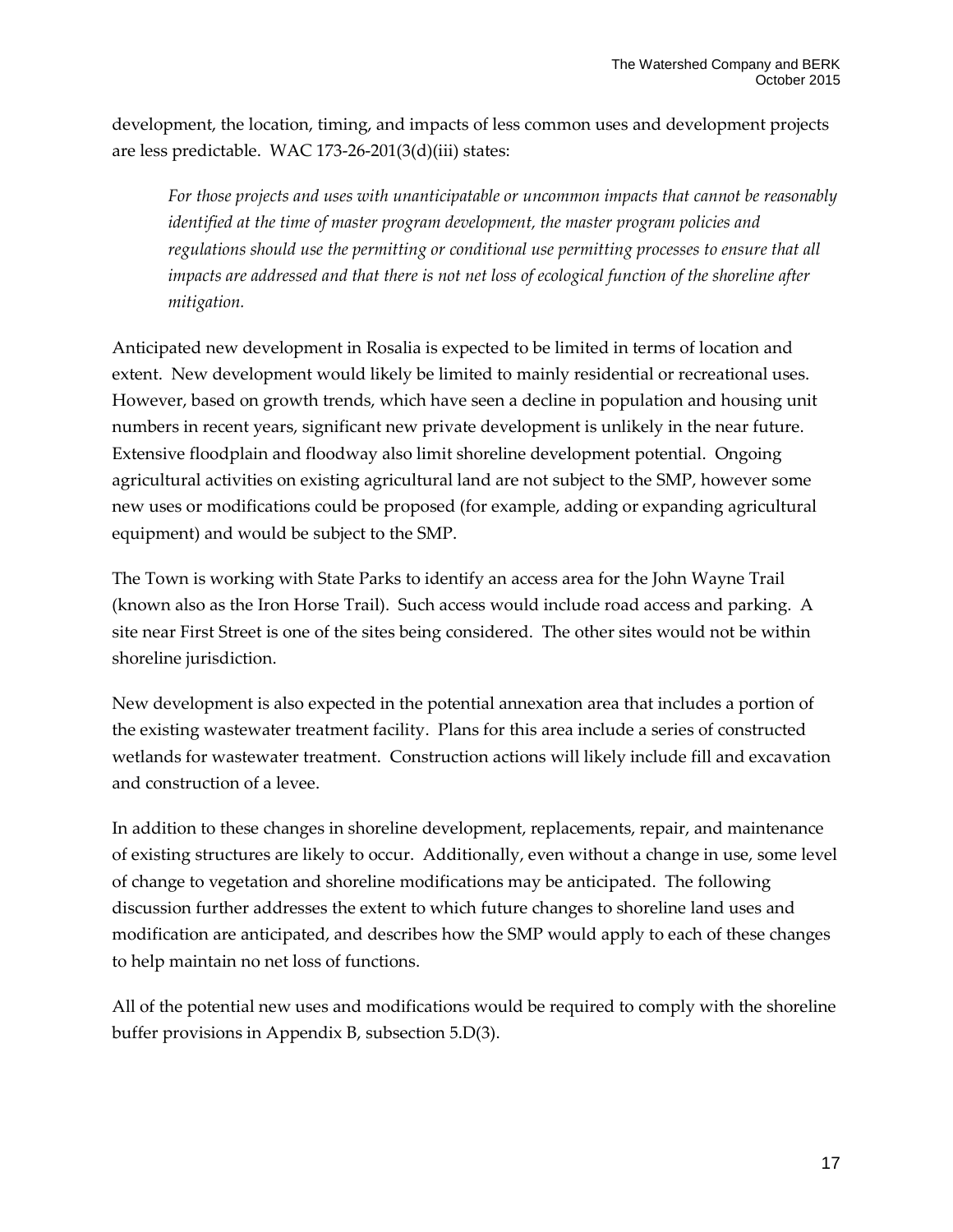### *Agriculture*

*Likelihood of development:* Agricultural uses are currently present along some of Rosalia's shorelines. Given the land use trends in the surrounding area, these uses are expected to continue. It is unlikely that additional lands will be converted to agriculture. However, it is possible, although not commonly anticipated, that existing agricultural lands could be converted to a non-agricultural use.

*Application of the SMP:* The SMP provisions do not limit or require modification to ongoing agricultural activities. SMP provisions apply to new agricultural activities or expansion of such activities on land not meeting the definition of agricultural land and to conversion of agricultural lands to non-agricultural uses. In such cases, shoreline buffers consistent with SMP Appendix B Subsection 5.D(3), as well as other standards applicable to the proposed use and any proposed modifications would apply. Development in support of agricultural uses shall be consistent with the environment designation intent and management policies, located and designed to assure no net loss of ecological functions, and shall not have a significant adverse impact on other shoreline resources and values (Subsection 5.1(B)(8)).

### *Aquaculture*

*Likelihood of development:* There are no existing aquaculture facilities in the Town and no new aquaculture facilities are anticipated; however, it is possible that a new hatchery or associated rearing or transfer facility could be developed.

*Application of the SMP:* Only non-commercial aquaculture may be permitted. Any new aquaculture facility would need to be designed and located to avoid a net loss of ecological functions (Subsection 5.2(B)(1)(d)). Aquaculture structures and activities that do not require a waterside location must be located landward of the shoreline management buffers (Subsection 5.2(B)(3)). Mitigation sequencing, as described above, would apply.

### *Boating Facilities*

*Likelihood of development:* No boating facilities currently exist in Rosalia and no new boating facilities are anticipated.

*Application of the SMP:* The SMP prohibits all new boating facilities (Section 4.10, Shoreline Use and Modification Table).

### *Commercial Development*

*Likelihood of development:* Few commercial uses currently exist in shoreline jurisdiction. The most likely type of commercial development to occur in the future would be recreation-related. Such development could be related to the Rodeo Grounds.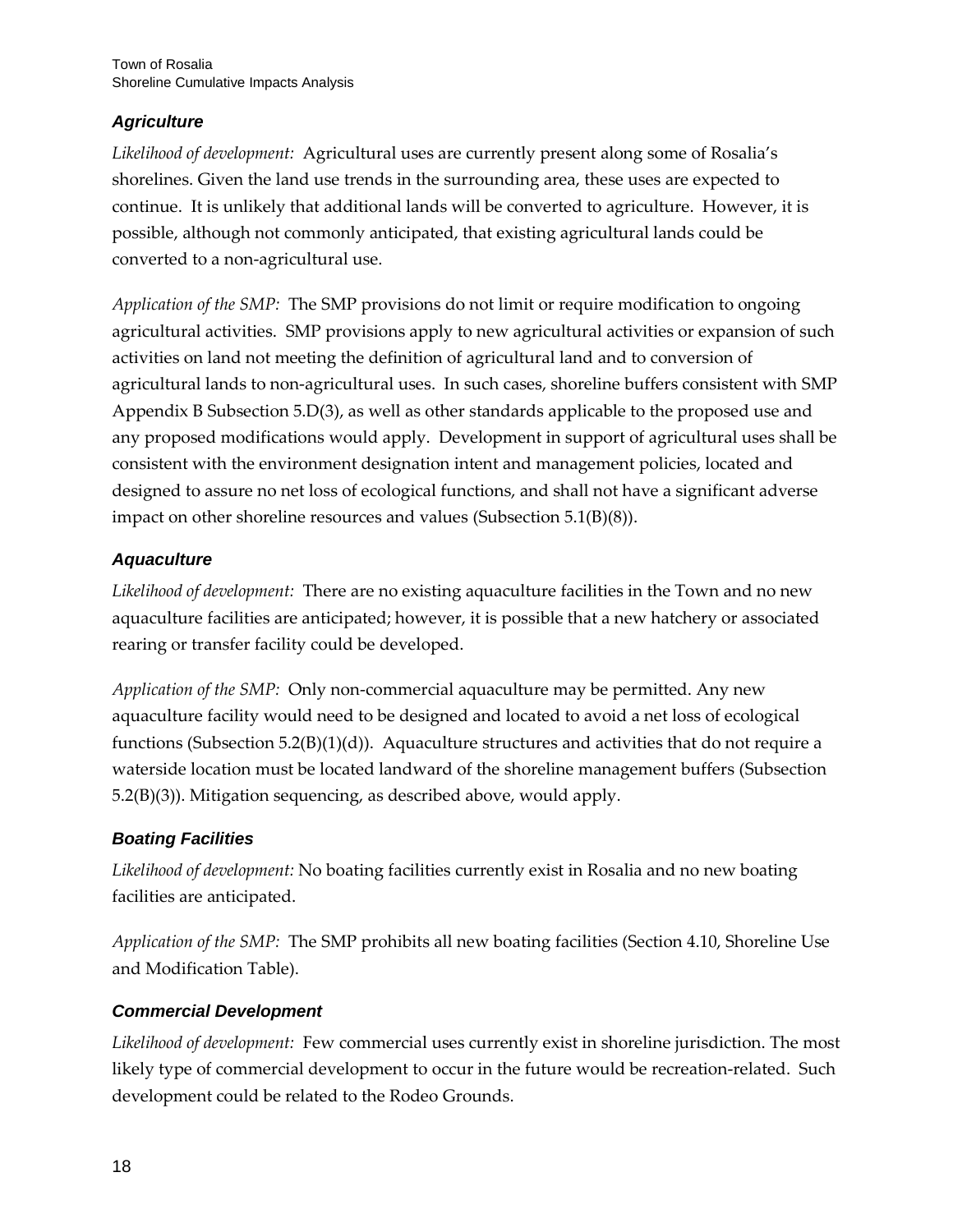*Application of the SMP:* Common effects of commercial development include increased impervious surfaces, increased traffic, and vegetation clearing. Under the proposed SMP, water-oriented recreation concessions are the only type of commercial development permitted by a Shoreline Substantial Development Permit in all environment designations except Shoreline Residential, where they are a conditional use. Most other types of water-oriented and nonwater-oriented commercial development are also considered a conditional use except in the Rural Industrial environment designation. Nonwater-oriented uses are prohibited in the Urban Conservancy and Shoreline Residential designations (Section 4.10). All types of commercial development shall be located, designed, and constructed in a way that ensures no net loss of shoreline ecological functions and without significant adverse impacts to other preferred land uses and public access opportunities (Subsection 5.3(B)(7)).

#### *Forest Practices*

*Likelihood of development:* Forestry practices are not a common shoreline use in Whitman County and do not currently occur in Rosalia. Future forest practices in shoreline jurisdiction are not anticipated.

*Application of the SMP:* The SMP prohibits all new forest practices (Section 4.10, Shoreline Use and Modification Table).

### *In Stream Structural Uses*

*Likelihood of development:* Existing in-stream uses in the town limits appear to be limited to those associated with existing agricultural practices. Maintenance and repair of existing structures is anticipated. New in-stream structures would likely be limited to new irrigation diversion or discharge structures.

*Application of the SMP:* Instream structures are typically intended to modify flows, which can result in alterations to circulation patterns, water quality, and habitat access and conditions.

The SMP permits in-stream structures that protect public facilities; protect, restore, or monitor ecological functions or processes; or support agriculture. All other structures are a conditional use, except in the Rural Industrial environment designation. Per Subsection 5.4(B)(1), in-stream structures must provide for the protection and preservation of ecosystem-wide processes, ecological functions, and cultural resources, including, but not limited to, fish and fish passage, priority habitats and species, other wildlife and water resources, shoreline critical areas, hydrogeological processes, and natural scenic vistas. In addition, natural in-water features, such as snags, uprooted trees, or stumps, shall be left in place unless it can be demonstrated that they are actually causing bank erosion or higher flood stages or pose a hazard to navigation or human safety (Subsection 5.4(B)(5)). In-stream structures shall comply with the Environmental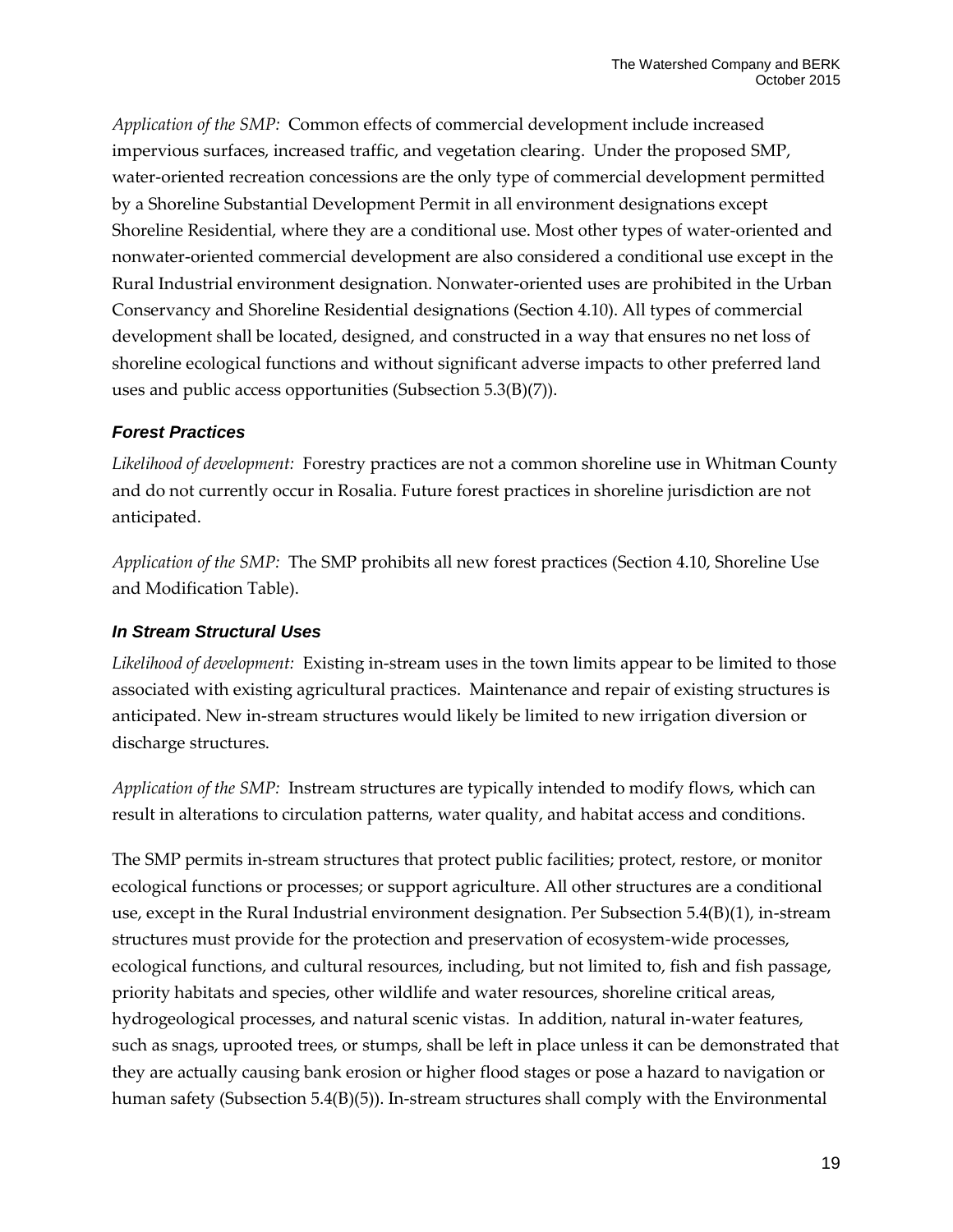Protection regulations in Section 4.3(B) and shall ensure no net loss of ecological function. Consistent with requirements for mitigation sequencing  $(4.3(B)(4))$ , all structures must be the minimum size necessary and designed to avoid and then minimize potential adverse impacts. All unavoidable adverse impacts must be mitigated, and a mitigation plan submitted.

### *Mining*

*Likelihood of development:* Mining does no not currently occur in Rosalia. Future mining is not anticipated.

*Application of the SMP:* The SMP prohibits all new mining (Section 4.10, Shoreline Use and Modification Table).

### *Industrial Uses*

*Likelihood of development:* A small portion of the parcel that contains the Rosalia Municipal Airport is located in shoreline jurisdiction. It is possible new industrial development associated with the airport could be proposed in this area. The most likely occurrence of new industrial development is in the potential annexation area north of West First Street encompassing the existing wastewater treatment facility. A system of constructed wetlands used to treat wastewater is proposed for this area. This development will likely include fill and excavation and may include construction of a levee.

*Application of the SMP:* Common effects of industrial development include increased impervious surfaces, increased risk of contaminant spills and water quality contamination, and shoreline modifications, which may affect instream habitat. The draft SMP includes provisions to minimize the effects of new or redeveloped industrial uses. Industrial development is prohibited in all environment designations except Rural Industrial. Thus, any new industrial development would be limited to the airport parcel and potential annexation area. Subsection 5.5(B)(2)(a) would require that industrial development be located, designed, constructed, and operated in a manner that minimizes impacts to the shoreline, provides for no net loss of shoreline ecological function. Additionally, industrial development and redevelopment shall be encouraged to locate where environmental cleanup and restoration of the shoreline area can be incorporated (Subsection 5.5(B)(2)(f)).

Construction of a levee in support of new industrial development within the floodplain would be required to meet the regulations of Subsection 4.6(B) (Flood Hazard Reduction) as well as Section 6 (Frequently Flooded Areas) of Appendix B. Flood hazard reduction measures shall not result in channelization of normal stream flows, interfere with natural hydraulic processes such as channel migration, or undermine existing structures or downstream banks (Subsection  $4.6(B)(4)$ ).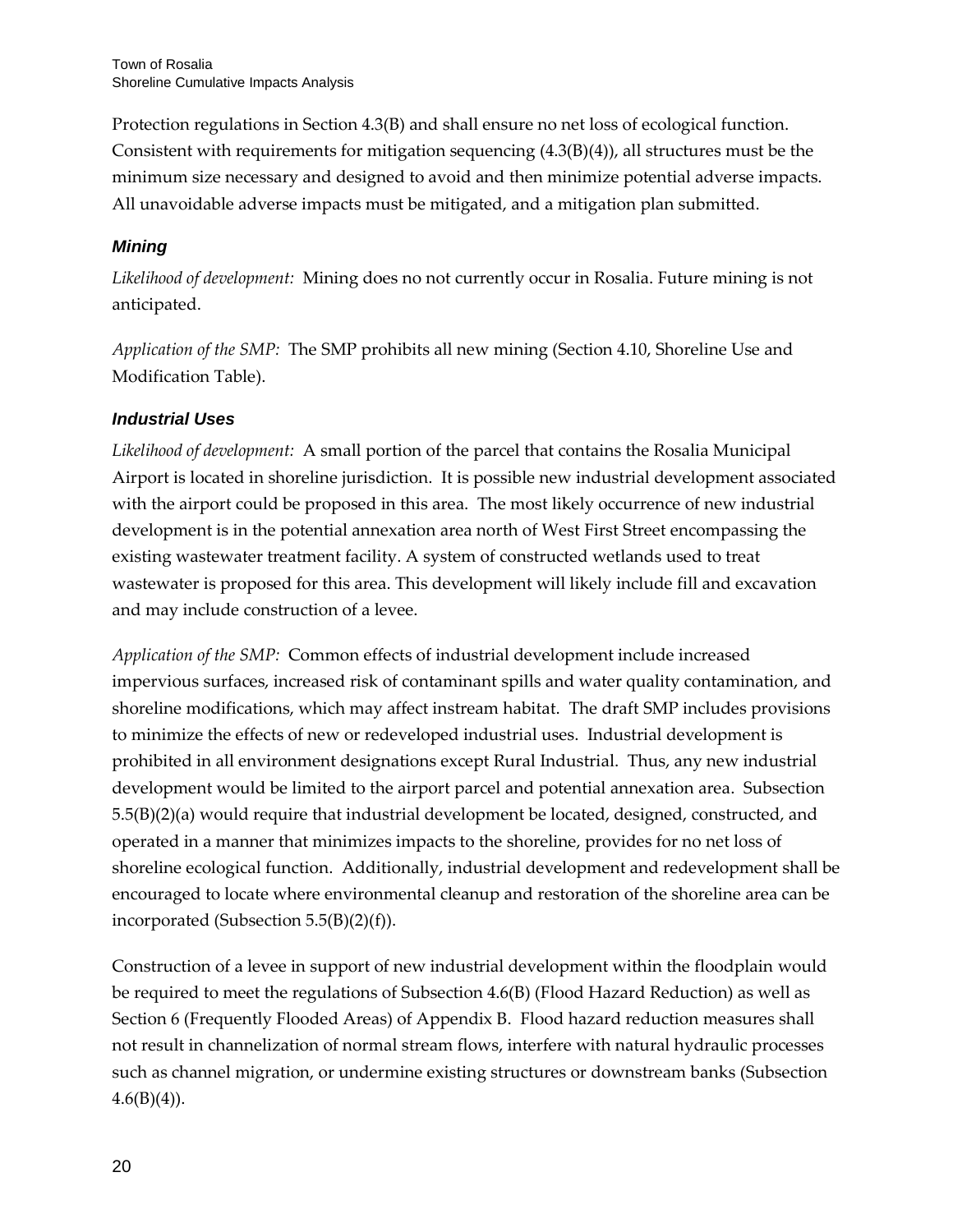#### *Recreational Development*

*Likelihood of development:* Over a quarter of Rosalia's shorelines are designated as Shoreline Parks. Rosalia City Park currently provides access to Pine Creek and includes a swimming pool and ball fields. Renovations to these existing structures and uses and/or new development could occur in this park. As discussed above, the Town is also working with State Parks to identify an access area for the John Wayne Trail. Such access would include road access and parking. A site near First Street within shoreline jurisdiction is one of the sites being considered.

*Application of the SMP:* Recreational development can result in increased impervious surfaces, increased use of pesticides and fertilizers, and increased potential for riparian degradation. Per SMP Subsection 5.6(B)(1), recreational development shall demonstrate achievement of no net loss of ecological functions. Water-oriented recreational development may be permitted by a Shoreline Substantial Development permit in all environment designations. Nonwater-oriented recreational development would be required to obtain a conditional use permit and is prohibited in the Aquatic designation. New development and redevelopment of water-oriented recreation structures are allowed in buffers provided the applicant can demonstrate that the design applies mitigation sequencing and appropriate mitigation is provided to ensure no net loss of ecological functions. Applicants must submit a management plan that specifically addresses compliance with Sections 4.3 (Environmental Protection), 4.4 (Shoreline Vegetation Conservation), 4.5 (Water Quality, Stormwater and Nonpoint Pollution), and Appendix B (Shoreline Critical Areas Policies and Regulations) (Appendix B Subsection 5(D)(3)(i)(ii)).

Improvements to existing park structures would likely be categorized as routine maintenance and repair activities, which does not require a Shoreline Substantial Development Permit (see Redevelopment, Repair, and Maintenance section below) and has little potential impact on shoreline functions. New development of access roads and parking for the John Wayne Pioneer Trail would need to comply with the transportation regulations in SMP Section 5.8, discussed below.

### *Residential Development*

*Likelihood of development:* Existing residential development in shoreline jurisdiction is concentrated between East 7th Street and East 9th Street. It is possible that new residential development could occur in the future. However, based on population trends in the area, significant residential growth is not anticipated in the Town. Extensive floodway and floodplain also limit development potential.

*Application of the SMP:* Rural residential development typically is associated with an increased potential for water quality contamination from failed septic systems, as well as increased use of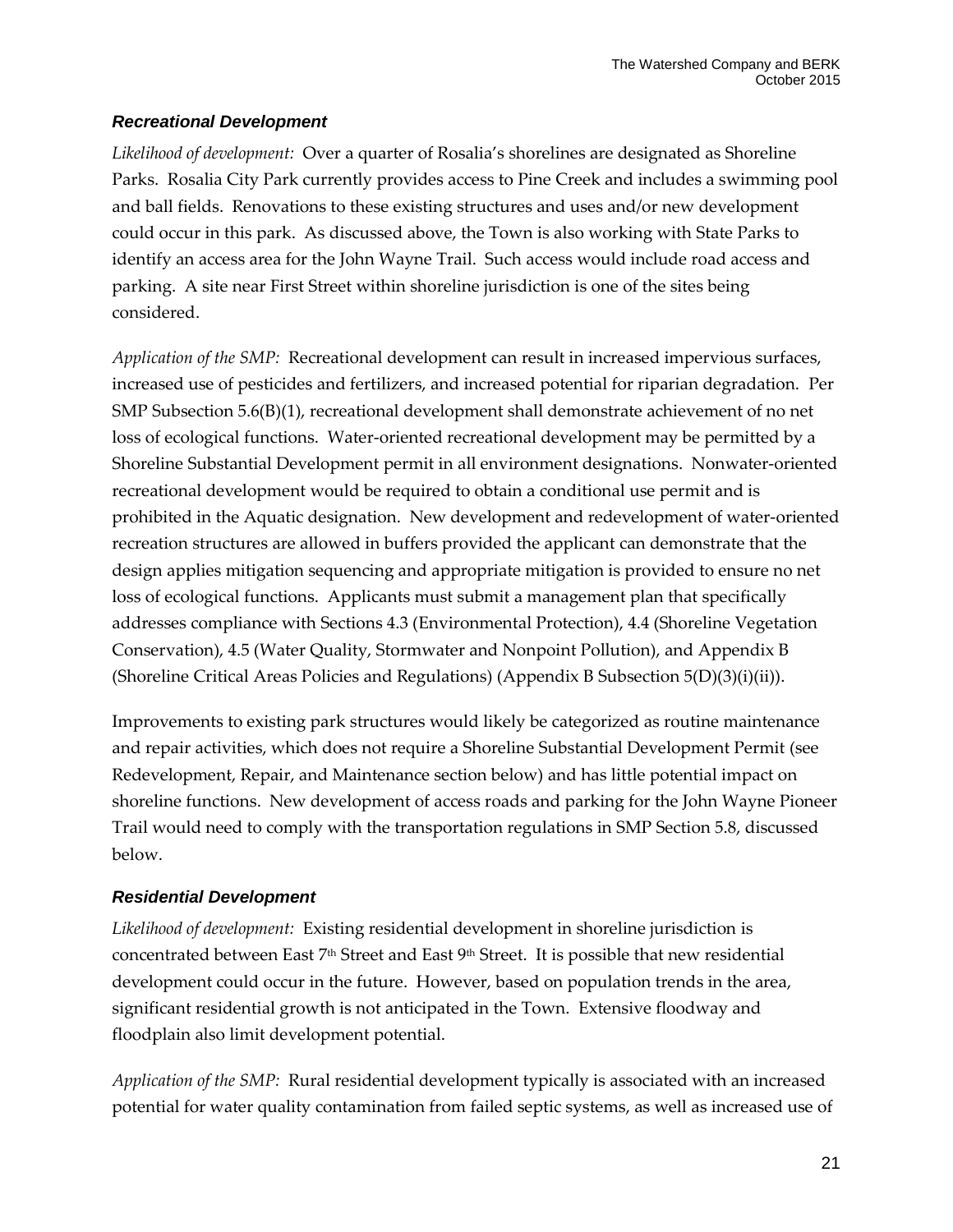household chemicals, and disturbance of riparian corridors. New single-family developments are permitted with a Shoreline Substantial Development permit in Rural Industrial, Urban Conservancy, and Shoreline Residential designations. New multi-family developments are conditional uses in Rural Industrial, Urban Conservancy, and Shoreline Residential designations. New residential development is prohibited in Shoreline Park and Aquatic environment designations.

Subsection 5.7(B)(3) requires that new residential lots created through land division shall comply with all applicable subdivision and zoning regulations, assure that no net loss of ecological functions result from the plat or subdivision at full build-out of lots, prevent the need for new shoreline stabilization or flood hazard reduction measures. Similarly, new residential development shall be located to avoid the need for shoreline stabilization and located, designed, and constructed in a manner that assures no net loss of shoreline ecological functions (Subsection 5.7(B)(4)). Residential development will also need to comply with buffer and critical area requirements, which provide additional protection for natural resources.

### *Transportation and Parking*

*Likelihood of development:* Existing transportation infrastructure in shoreline jurisdiction includes local roads, parking areas, abandoned rail line, and one bridge. An isolated Town property west of town contains the Town's airfield; only a portion of the property is in shoreline jurisdiction, and that portion does not include any airport facilities. As a result of Federal Aviation Administration requirements, the Town is pursuing property acquisition to preserve the required runway protection zone (RPZ). This enlargement of the airfield parcel and Town jurisdiction into the shoreline area would not be accompanied by any new development that would alter shoreline conditions.

New transportation facilities are not generally anticipated, but are possible. Replacement, repair, and maintenance of existing facilities are likely to occur.

*Application of the SMP:* New transportation and parking facilities are associated with increased stormwater discharge, increased shoreline crossing structures, and riparian disturbance. The SMP limits development of new transportation facilities or parking areas in shoreline jurisdiction if other options outside of shoreline jurisdiction are available and feasible (Subsection  $5.8(B)(4)$ ). When new roads, road expansions, or railroads are unavoidable, proposed transportation facilities shall be planned, located, and designed to minimize possible adverse effects on unique or fragile shoreline and maintain no net loss of shoreline ecological functions and implement mitigation standards of this SMP (Subsection 5.8(B)(3-4)).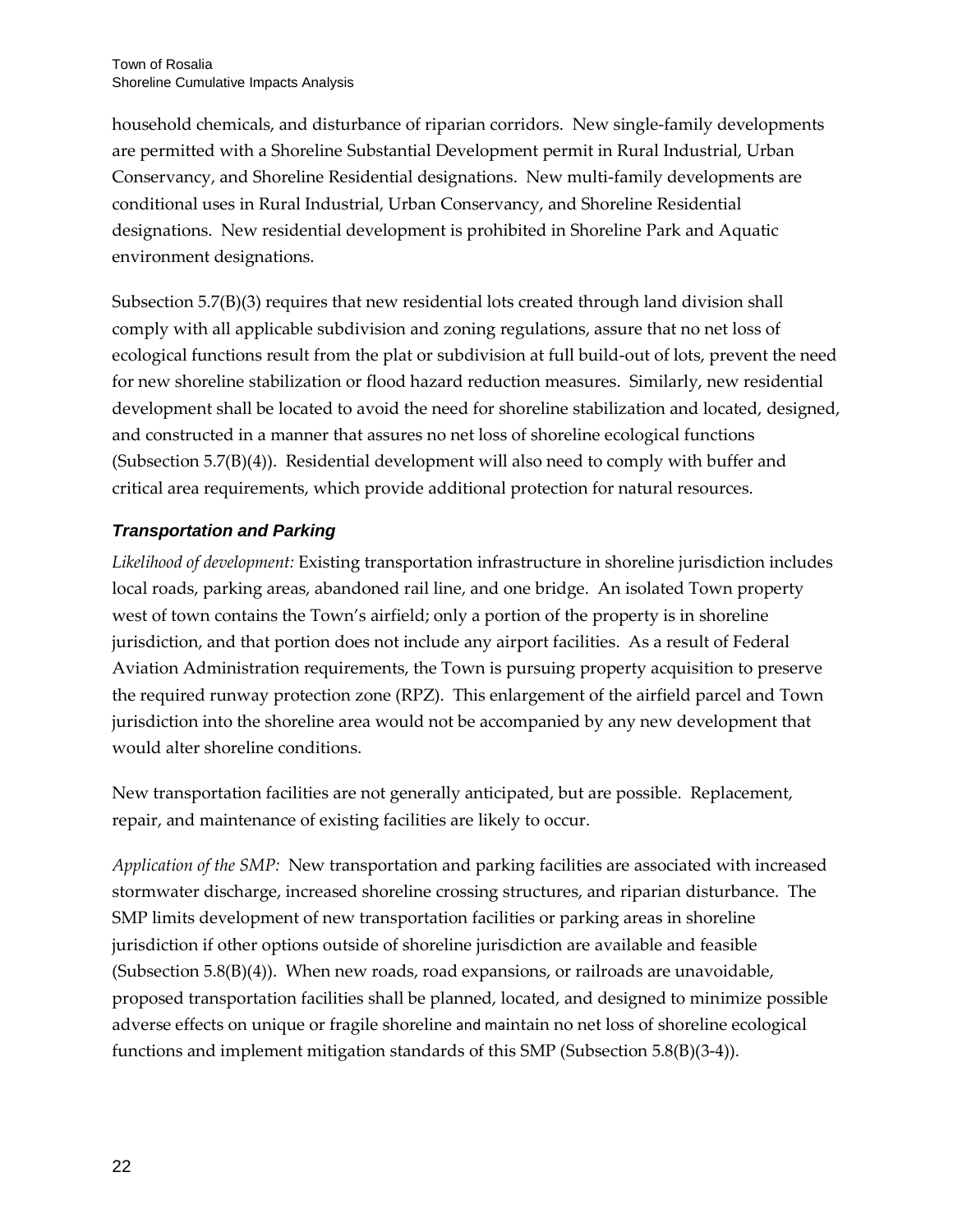Repair and maintenance of transportation facilities are addressed below under "Redevelopment, Repair, and Maintenance."

#### *Utilities*

*Likelihood of development:* Rosalia's existing wastewater treatment lagoons are located just north of the current Town limits, but are within a potential annexation area and have been predesignated as part of this SMP update. Since 2006, the Town has been working with Department of Ecology per Agreed Administrative Orders to address a variety of water quality issues. Phase I improvements have been completed, and the Town is currently planning for Phase II.

The Phase II work would result in a long series of constructed wetlands from the lagoons extending approximately three-quarter mile downstream. The treatment wetlands have not been designed yet, but would likely entail substantial grading and clearing of the existing agricultural area, revegetation with emergent and/or aquatic plants, and construction of a berm along the creek to prevent flooding of the treatment wetlands. The objective of the constructed wetlands is to provide secondary treatment of the lagoon effluent, and eliminate any discharge from the wastewater treatment facility directly into the creek. After construction of the wetlands, future operations-related activities would likely include mowing to periodically remove pollutant-loaded vegetation and other maintenance to ensure proper function.

Although short-term construction activities increase the potential for water quality impacts on the creek and loss of the low-functioning riparian vegetation, the long-term benefits outweigh those effects. As stated in *Constructed Wetlands for Wastewater Treatment and Wildlife Habitat: 17 Case Studies* (U.S. Environmental Protection Agency 1993), "…these systems can provide valuable wetland habitat for waterfowl and other wildlife, as well as areas for public education and recreation."

Other primary utility facilities may be developed to supply existing undeveloped areas with utilities or to upgrade utilities to existing developed areas; however, these are not expected to commonly occur. Regular maintenance and repair of existing utilities is anticipated throughout shoreline jurisdiction.

*Application of the SMP:* Utilities have the potential to disrupt shoreline functions through an associated need for shoreline armoring; the potential for spills or leakage; and disturbance to riparian areas. In order to limit the spatial extent of any impacts from new utilities, under Subsection 5.9(B)(4) of the proposed SMP, preference shall be given to utility systems contained within the footprint of an existing right-of-way or utility easement over new locations for utility systems. Additionally, transmission lines, cables, pipelines, and nonwater-oriented components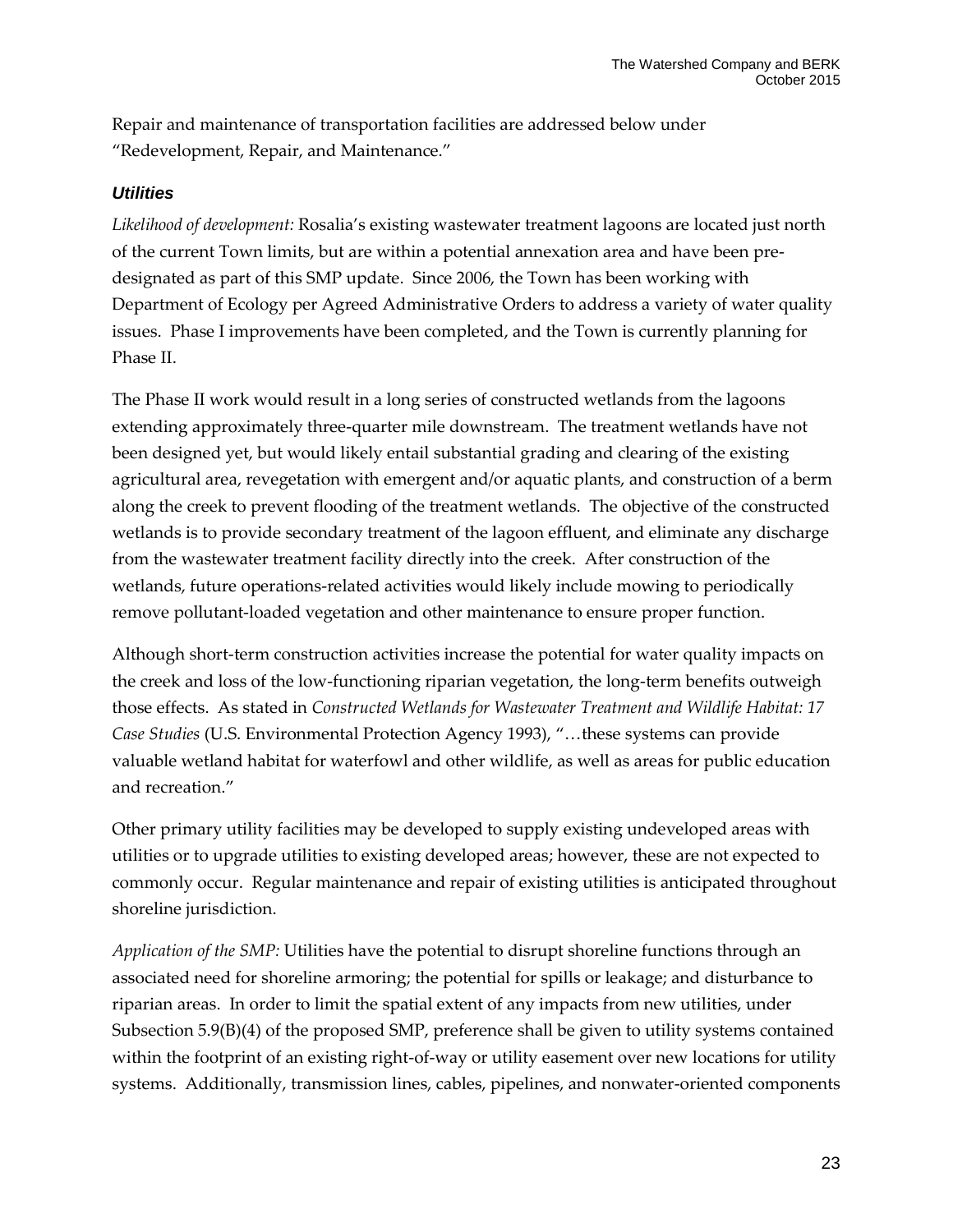of production and processing facilities shall be located outside of shoreline jurisdiction, where feasible (Subsection 5.9(B)(2-3)). Utility projects allowed within shoreline jurisdiction shall be designed to achieve no-net-loss of shoreline ecological function, preserve the natural landscape, and minimize conflicts with present and planned land and shoreline uses (Subsection 5.9(B)(1)).

Repair and maintenance of utilities facilities are addressed below under "Redevelopment, Repair, and Maintenance."

### *Redevelopment, Repair, and Maintenance*

*Likelihood of development:* The majority of activities within shoreline jurisdiction will likely fall under repair and maintenance. For example, roads, utilities, and structures all require regular maintenance and repair.

*Application of the SMP:* Potential impacts from repair and maintenance activities are generally temporary in nature, including such effects as turbidity and other temporary water quality impacts. Repair and maintenance activities are exempt from a Shoreline Substantial Development Permit, but SMP standards still apply. Therefore, ongoing maintenance and repair activities shall be conducted consistent with the SMP provisions. Where expansion or redevelopment is proposed, the required provisions shall be related to and in proportion to the proposal, as determined by the SMP Administrator (Subsection 5.10(B)(3)).

### *Breakwaters, Jetties, Weirs, and Groins*

*Likelihood of development:* Few, if any, new breakwaters, jetties, weirs or groins are anticipated. Infrequent repair and replacement of existing structures may be expected.

*Application of the SMP:* Breakwaters, jetties, weirs and groins are usually intended to alter currents or to deflect or dissipate wave energy. These structures have the potential to cause unintended impacts on natural bank erosion, sediment transport processes, and habitat. Structures for all purposes other than to protect or restore ecological functions, or maintain existing water-dependent uses are permitted in all environment designations only as a conditional use. Where new structures are permitted, they must be the minimum size necessary, must be designed to protect critical areas, and implement mitigation sequencing to achieve no net loss of ecological functions (Subsection 6.2(B)(2-3)).

### *Dredging and Dredge Material Disposal*

*Likelihood of development:* There are no known plans for new significant dredging or dredge material disposal. It is possible that smaller dredging projects could be proposed as part of other shoreline uses or developments.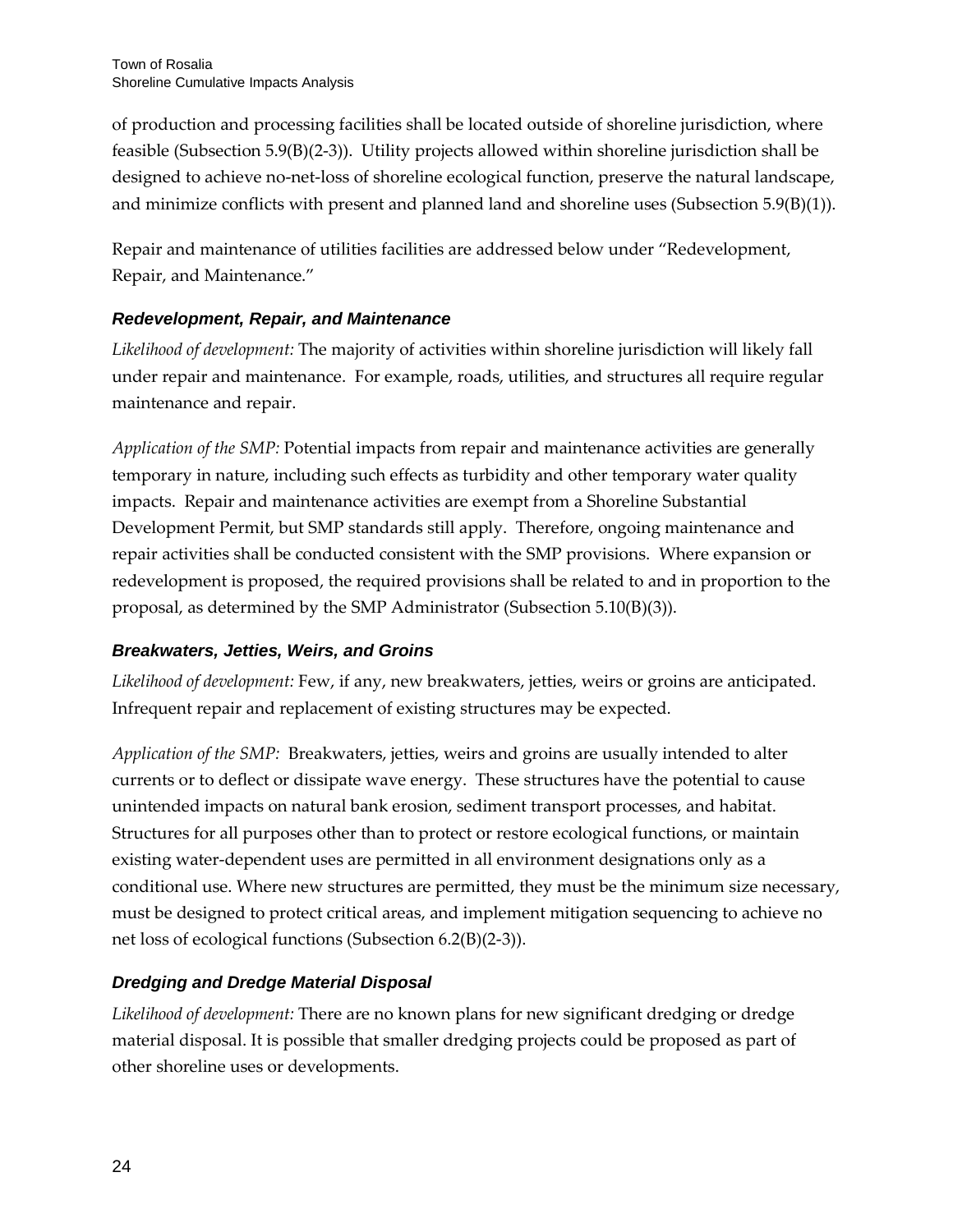*Application of the SMP:* Dredging activities have potential short-term and long-term effects on the aquatic environment. Temporary effects include elevated turbidity and direct habitat disturbance. Long-term effects stem from the alteration of currents and sediment transport processes, both to on-site and downstream areas.

Subsection 6.3(B)(3) requires that dredging and dredge material disposal be done in a manner that avoids or minimizes significant ecological impacts. Impacts that cannot be avoided must be mitigated in a manner that assures no net loss of shoreline ecological functions. Additionally, dredge disposal is only permitted if shoreline ecological functions and processes will be preserved, restored, or enhanced, and erosion, sedimentation, floodwaters, or runoff will not increase adverse impacts to shoreline ecological functions and processes or property (Subsection  $6.3(B)(6)$ ).

### *Fill and Excavation*

*Likelihood of development:* Fill and excavation would most likely occur over relatively small areas of shoreline jurisdiction, except to implement the wastewater treatment improvements described under Utilities, above.

*Application of the SMP:* Fill and excavation can result in a change in habitat conditions and temporary effects to water quality. In some cases, these actions can be used to restore habitats that have been degraded as a result of altered watershed processes or past practices. All fills and excavations shall be located, designed and constructed to protect shoreline ecological functions and ecosystem-wide processes, including channel migration. Any adverse impacts to shoreline ecological functions must be mitigated (Subsection  $6.4(B)(1)$ ). Fills and excavations may only be permitted when associated with an approved use, and fills in wetlands, floodways, channel migration zones or waterward of the OHWM are further limited in application under the proposed SMP (Subsection 6.4(B)(2-3)).

### *Shoreline Restoration and Enhancement*

*Likelihood of development:* Several restoration opportunities were identified in the *Shoreline Restoration Plan*. Many of these opportunities originated in planning documents on a watershed scale and would require voluntary actions on the part of the shoreline land owners. Restoration opportunities exist within Rosalia City Park and the potential development of The John Wayne Pioneer Trail also offers great restoration potential, including providing opportunities for public involvement and education. Depending on the final design of the constructed wetlands north of the wastewater treatment lagoons, that project may result in an improvement of shoreline conditions from a water quality and possibly a habitat perspective.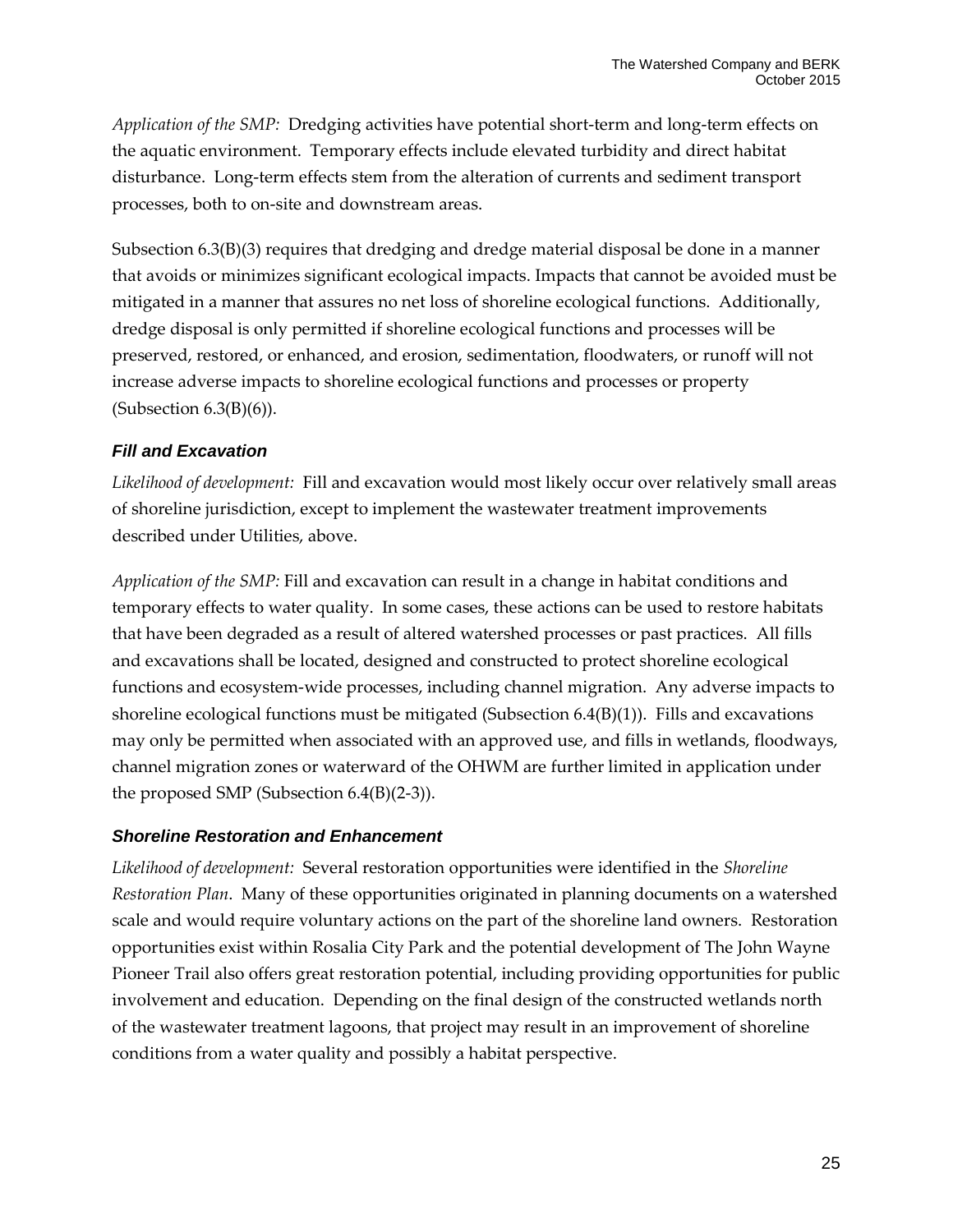*Application of the SMP:* SMP Policy 6.5(A)(1) identifies the intent to promote restoration and enhancement actions that improve shoreline ecological functions and processes and target the needs of sensitive plant, fish and wildlife species. Shoreline restoration and enhancement projects must be designed using the best available scientific and technical information, and implemented using best management practices (Subsection 6.5(B)(2)). Long-term maintenance and monitoring must also be included in restoration or enhancement proposals (Subsection 6.5(B)(5)). In order to eliminate disincentives to restoration resulting from any landward shifts in the OHWM, relief may be granted under RCW 90.58.580.

#### *Shoreline Stabilization*

*Likelihood of development:* New shoreline stabilization is not anticipated to commonly occur, but it is possible it may be proposed. Existing shoreline stabilization structures are not common, but repair and replacement of those that do exist are expected on a regular basis.

*Application of the SMP:* Shoreline stabilization measures tend to result in the simplification of shoreline habitat complexity and increased flow velocities along the shoreline. The occurrence of new stabilization measures will be limited because new development must be located and designed to avoid the need for future shoreline stabilization, if feasible (Subsection  $6.6(B)(1)$ ), and new stabilization shall only be permitted to protect an existing primary structure or new structure that cannot be placed so as to avoid the need for stabilization (Subsection 6.6(B)(4)). All proposals for shoreline stabilization structures, both individually and cumulatively, must not result in a net loss of ecological functions, and must be the minimum size necessary. Soft approaches shall be used unless demonstrated not to be sufficient to protect primary structures, dwellings, and businesses (Subsection 6.6(B)(3)).

An existing shoreline stabilization structure, hard or soft, may be replaced with a similar structure if there is a demonstrated need to protect principal uses or structures from erosion caused by currents or waves. While replacement of shoreline stabilization structures may meet the criteria for exemption from a Shoreline Substantial Development Permit, such activity is not exempt from the policies and regulations of the SMP (Subsection 6.6(B)(6)).

Repair and maintenance of existing shoreline stabilization measures may be allowed. Repair and maintenance includes modifications to an existing shoreline stabilization measure that are designed to ensure the continued function of the measure. Any additions to, increases in the size of, or waterward encroachment of existing shoreline stabilization measures shall be considered new structures. Areas of temporary disturbance within the shoreline buffer shall be expeditiously restored to their pre-project condition or better. While repair and maintenance of shoreline stabilization structures may meet the criteria for exemption from a Shoreline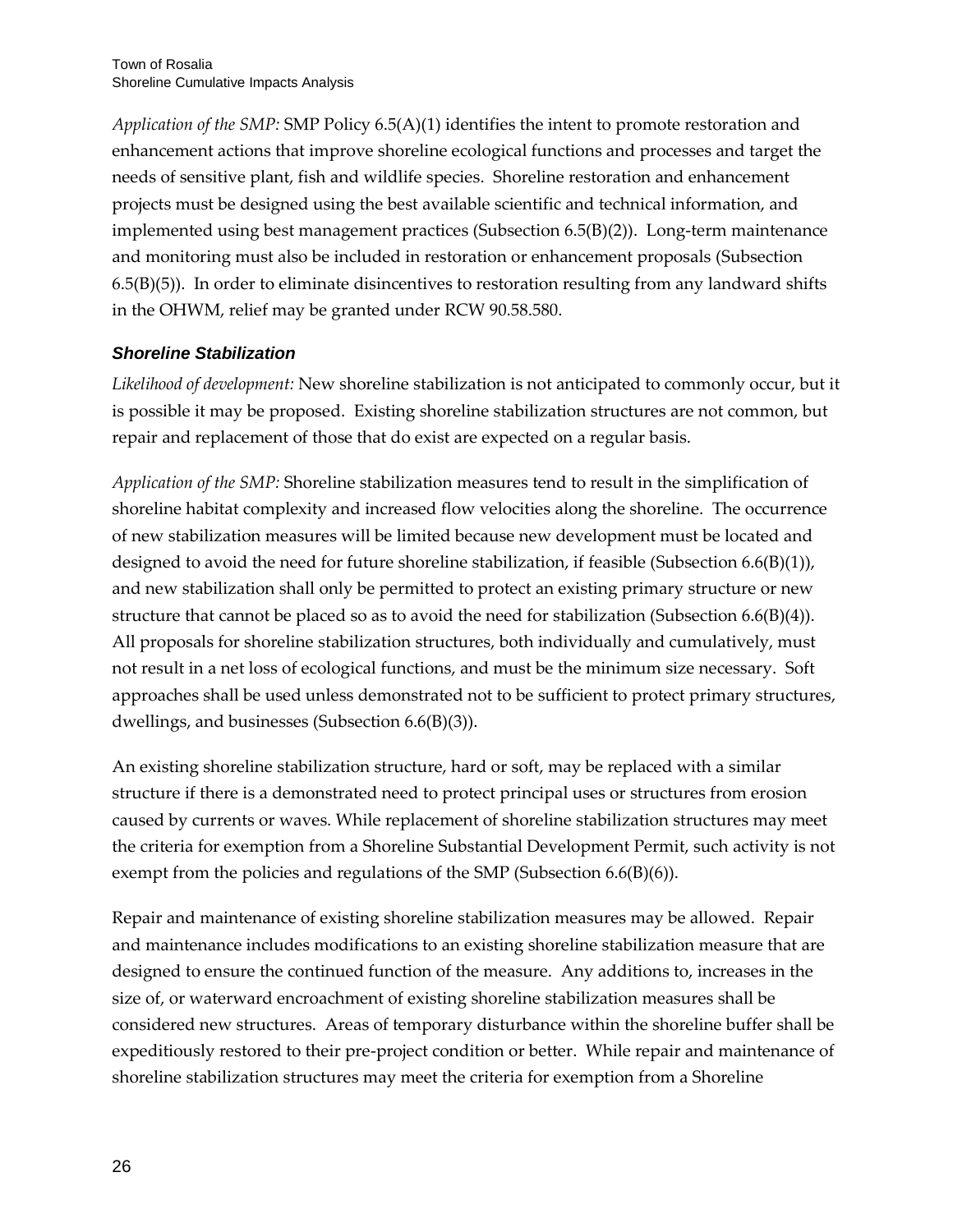Substantial Development Permit, such activity is not exempt from the policies and regulations of the SMP (Subsection 6.6(B)(7)).

## **5 NET EFFECT ON ECOLOGICAL FUNCTION**

This CIA indicates that future growth is likely to be limited. In instances where new development is proposed, this analysis can help inform the Town of potential future shoreline impacts and the importance of specific proposed SMP provisions.

Plans exist for new industrial development in the potential annexation area that encompasses the existing wastewater treatment facility. Any other new development would most likely consist of residential development in the Shoreline Residential environment designation and recreational improvements in the Shoreline Parks environment designation. Improvements to existing agricultural uses and regular maintenance and repair of existing facilities is also likely.

The proposed SMP is expected to maintain existing shoreline functions within Rosalia while accommodating the reasonably foreseeable future shoreline development. Other local, state and federal regulations, acting in concert with this SMP, will provide further assurances of maintaining shoreline ecological functions over time. The *Shoreline Restoration Plan,* and actions described therein, will ensure that incremental losses that could occur despite SMP provisions do not result in a net loss of functions, and these restoration actions may result in a gradual improvement in shoreline functions.

As discussed above, major elements of the SMP that ensure no net loss of ecological functions fall into four general categories: 1) environment designations that focus development on specific areas with existing development and shoreline alterations; 2) shoreline critical areas regulations that protect sensitive areas through appropriate science-based buffers and limitations on new uses; 3) mitigation sequencing, which directs potential development to first avoid, then minimize, and finally mitigate for unavoidable impacts; and 4) shoreline use and modification provisions, which ensure that likely development is guided by regulations that will protect existing functions while allowing priority shoreline activities to occur. The *Shoreline Restoration Plan* identifies ongoing and planned voluntary restoration that will provide an opportunity to improve shoreline conditions over time.

Given the above provisions of the SMP, including the key features listed above, implementation of the proposed SMP is anticipated to achieve **no net loss of ecological functions in the**